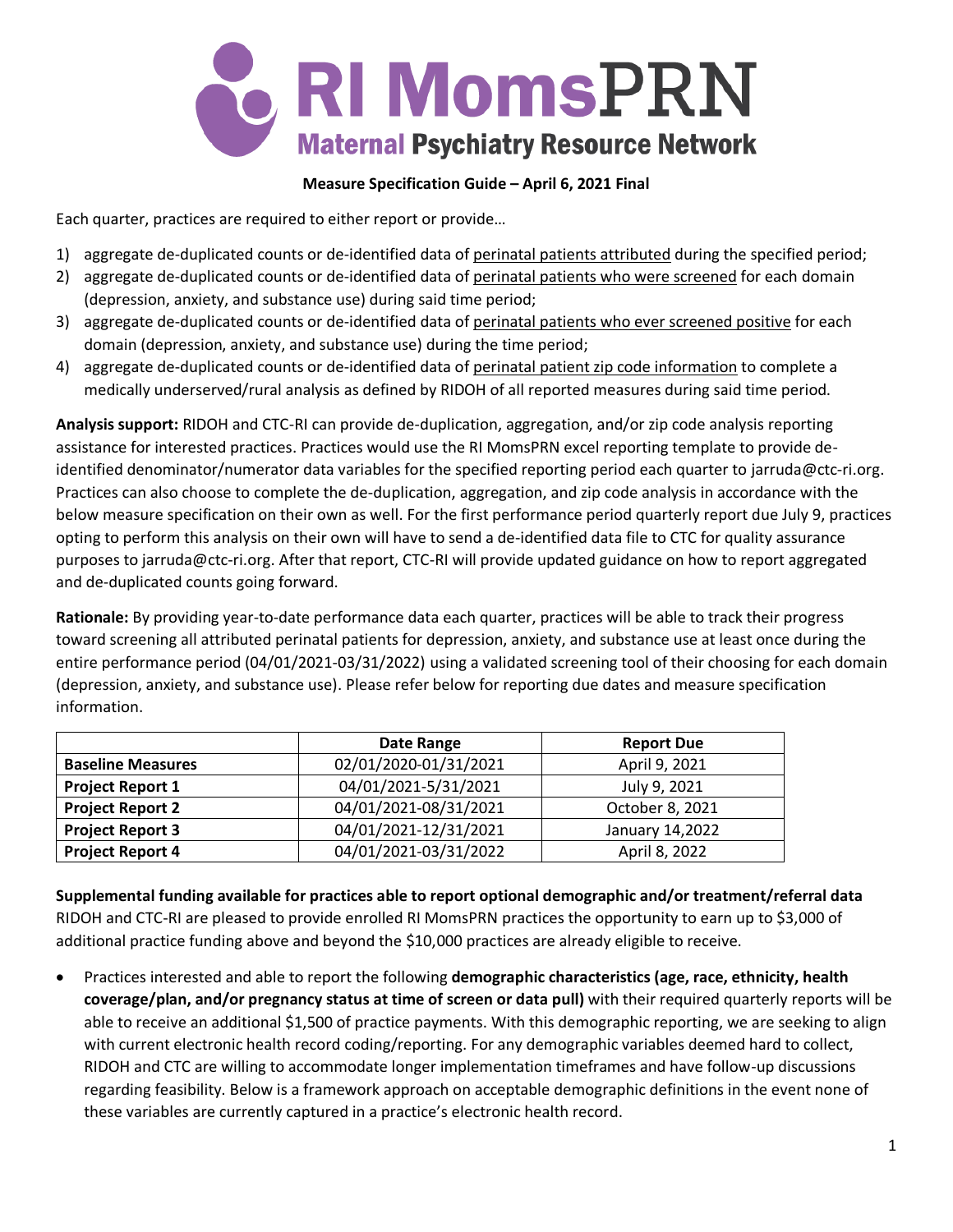- o Age: Month/Year of birth preferred (please do not include date) and/or age ranges 11-14, 15-19, 20-24, 25- 34, 35-44, 45-55
- o Race: American Indian or Alaska Native, Asian, Black or African American, Native Hawaiian or Other Pacific Islander, White, More than One Race, or Unrecorded
- o Ethnicity: Hispanic/Latino/Latinx, Not Hispanic/Latino/Latinx, or unrecorded
- o Health coverage: the health plan name or in aggregate (Medicaid, Commercial, Uninsured, Other). Please be sure to report those with no insurance.
- o Pregnancy: Please indicate if perinatal patient is pregnant either by time of screen or at time of data run, whichever is easiest (yes/no)
- Those practice interested and able to report de-identified **treatment at practice and/or referral offered** counts/data for perinatal patients screening positive for any domain (depression, anxiety, or substance use) will be eligible to earn an additional \$1,500 of practice payments.
	- o Please refer to the specification document for measures marked as optional for further guidance.

**Please note that the demographic and referral/treatment data reporting are completely optional and are not required.** All practices will be able to earn the \$10,000 they are already eligible to receive by completing various deliverables over the contract period as outlined in the milestone document regardless of their decision to provide any optional data. RIDOH and CTC are seeking this supplemental data for program planning, reporting, and evaluation purposes. In addition, practices can choose to provide one or both supplemental data categories. CTC-RI will then issue supplemental practice payments (midpoint and at contract close) totaling the eligible relevant amounts following quarterly data submissions.

**To opt into this optional data reporting and formally become eligible to receive additional practice payments up to \$3,000, please digitally sign the supplemental data form CTC-RI will be sending out.** Below is screen shot of the form. Once signed, optional data would begin to be reported and included with quarterly screening reports, starting with the report due on July 9, 2021. As mentioned previously, some reporting flexibility may be offered for select variables.

| MomsPRI<br>Maternal Psychiatry Resource Network                                        |                                                                                                                                                                                                                                                                                                                                                                                                                                                                                                                                                                                                                                                                                                                                                                                                                                                                                                                                                                                                                                                                                                                                                                                     |
|----------------------------------------------------------------------------------------|-------------------------------------------------------------------------------------------------------------------------------------------------------------------------------------------------------------------------------------------------------------------------------------------------------------------------------------------------------------------------------------------------------------------------------------------------------------------------------------------------------------------------------------------------------------------------------------------------------------------------------------------------------------------------------------------------------------------------------------------------------------------------------------------------------------------------------------------------------------------------------------------------------------------------------------------------------------------------------------------------------------------------------------------------------------------------------------------------------------------------------------------------------------------------------------|
| signed no later than May 10, 2021.                                                     | RIDOH and CTC-RI are pleased to provide practices who participate in the RI MomsPRN<br>Program an opportunity to earn additional practice payments of up to \$3,000 for the collection<br>and reporting of supplemental data/counts with required quarterly screening reports. Practices<br>who opt to provide the demographic factors listed below will be eligible to receive \$1,500 of<br>extra practice payments. Similarly, those practices who opt to report referral and in-house<br>treatment data/counts for perinatal patients screening positive for depression, anxiety, and/or<br>substance use will be eligible to receive an additional \$1,500 practice payments. These<br>payments will be split and processed along with the second infrastructure payment (midpoint of<br>program) and the contract close-out payment. Practices can choose to provide one or both<br>supplemental data categories. For any demographic variables deemed hard to collect, RIDOH<br>and CTC are willing to accommodate longer implementation timeframes and have follow-up<br>discussions regarding feasibility. This agreement indicating practice data intentions is due to be |
| quarterly screening reports (check all that apply):                                    | [Insert practice name and/or site] will provide the following additional data with their required                                                                                                                                                                                                                                                                                                                                                                                                                                                                                                                                                                                                                                                                                                                                                                                                                                                                                                                                                                                                                                                                                   |
| Please check any variables that may be "hard" to collect/report at this point in time. | □ De-Identified perinatal patient demographic data for \$1,500 of additional practice payments.                                                                                                                                                                                                                                                                                                                                                                                                                                                                                                                                                                                                                                                                                                                                                                                                                                                                                                                                                                                                                                                                                     |
| □ Age                                                                                  |                                                                                                                                                                                                                                                                                                                                                                                                                                                                                                                                                                                                                                                                                                                                                                                                                                                                                                                                                                                                                                                                                                                                                                                     |
| □ Race                                                                                 |                                                                                                                                                                                                                                                                                                                                                                                                                                                                                                                                                                                                                                                                                                                                                                                                                                                                                                                                                                                                                                                                                                                                                                                     |
| Ethnicity                                                                              |                                                                                                                                                                                                                                                                                                                                                                                                                                                                                                                                                                                                                                                                                                                                                                                                                                                                                                                                                                                                                                                                                                                                                                                     |
| Health plan/insurance type                                                             |                                                                                                                                                                                                                                                                                                                                                                                                                                                                                                                                                                                                                                                                                                                                                                                                                                                                                                                                                                                                                                                                                                                                                                                     |
| Pregnancy status at time of screen or data run                                         |                                                                                                                                                                                                                                                                                                                                                                                                                                                                                                                                                                                                                                                                                                                                                                                                                                                                                                                                                                                                                                                                                                                                                                                     |
|                                                                                        | □ De-Identified perinatal patient data documenting any treatment at practice and/or external<br>referrals offered for those who screen positive for any and all behavioral health domain<br>(depression, anxiety, and/or substance use) for \$1,500 of additional practice payments                                                                                                                                                                                                                                                                                                                                                                                                                                                                                                                                                                                                                                                                                                                                                                                                                                                                                                 |
|                                                                                        | □ [Insert practice name and/or site] will not provide either of the above additional data                                                                                                                                                                                                                                                                                                                                                                                                                                                                                                                                                                                                                                                                                                                                                                                                                                                                                                                                                                                                                                                                                           |
| Practice Representative Signature                                                      | CTC-RI Representative Signature                                                                                                                                                                                                                                                                                                                                                                                                                                                                                                                                                                                                                                                                                                                                                                                                                                                                                                                                                                                                                                                                                                                                                     |
| Date                                                                                   | Date                                                                                                                                                                                                                                                                                                                                                                                                                                                                                                                                                                                                                                                                                                                                                                                                                                                                                                                                                                                                                                                                                                                                                                                |
| Name                                                                                   |                                                                                                                                                                                                                                                                                                                                                                                                                                                                                                                                                                                                                                                                                                                                                                                                                                                                                                                                                                                                                                                                                                                                                                                     |
| Position                                                                               |                                                                                                                                                                                                                                                                                                                                                                                                                                                                                                                                                                                                                                                                                                                                                                                                                                                                                                                                                                                                                                                                                                                                                                                     |
|                                                                                        |                                                                                                                                                                                                                                                                                                                                                                                                                                                                                                                                                                                                                                                                                                                                                                                                                                                                                                                                                                                                                                                                                                                                                                                     |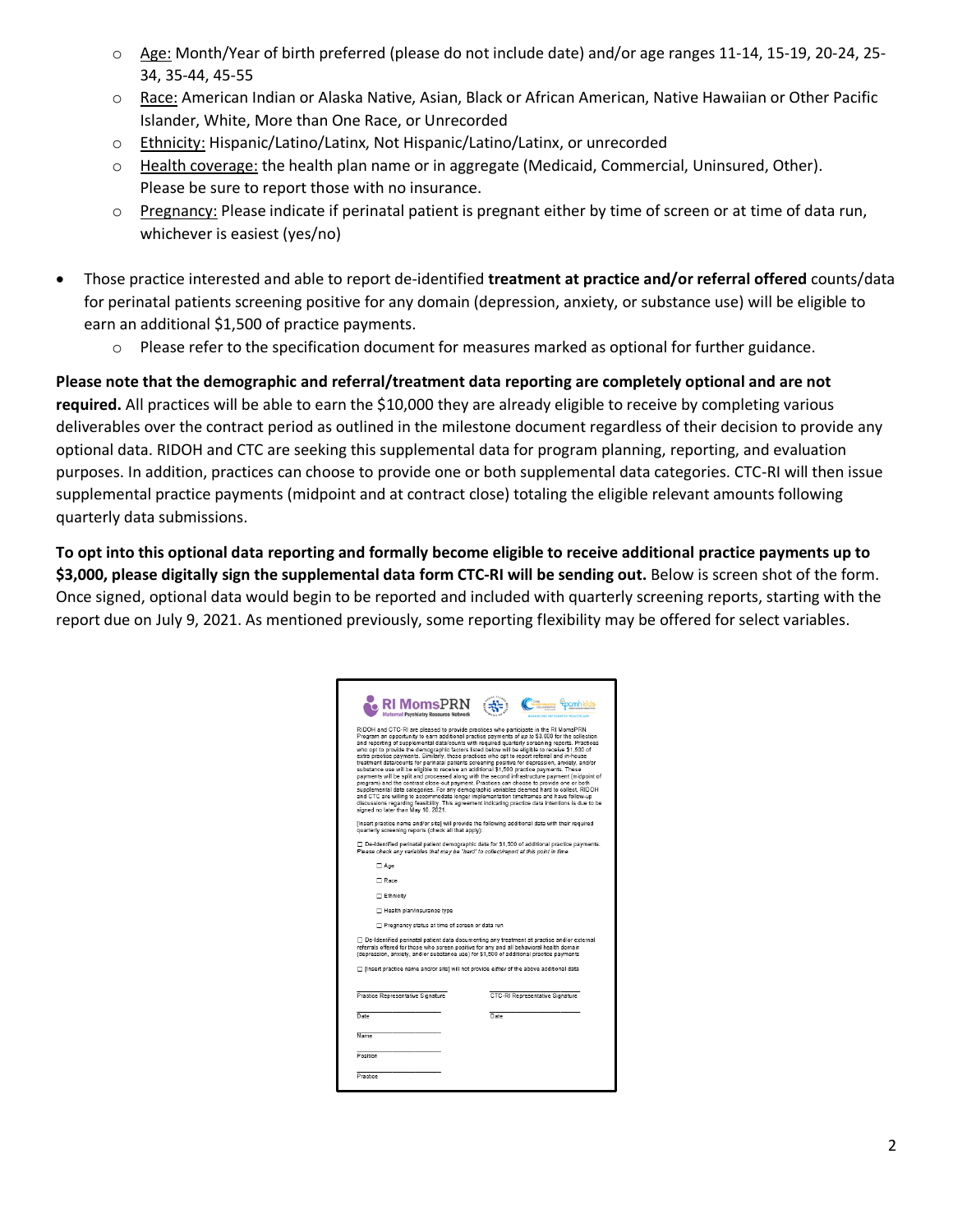|                                        | <b>Required Measure: Screening for Perinatal Clinical Depression</b>                                                                                                                                                                                                                                                                                                                                                                                                                                                                                                                                                                                                                                                                          |
|----------------------------------------|-----------------------------------------------------------------------------------------------------------------------------------------------------------------------------------------------------------------------------------------------------------------------------------------------------------------------------------------------------------------------------------------------------------------------------------------------------------------------------------------------------------------------------------------------------------------------------------------------------------------------------------------------------------------------------------------------------------------------------------------------|
| <b>Description:</b>                    | The percentage of pregnant and postpartum patients screened for clinical depression at least once                                                                                                                                                                                                                                                                                                                                                                                                                                                                                                                                                                                                                                             |
|                                        | using an age-appropriate standardized tool                                                                                                                                                                                                                                                                                                                                                                                                                                                                                                                                                                                                                                                                                                    |
| Age                                    | The eligible population are patients aged 11-55 years at the time of encounter                                                                                                                                                                                                                                                                                                                                                                                                                                                                                                                                                                                                                                                                |
| <b>Measurement</b>                     | Report 1: Date Range: 04/01/2021-05/31/2021   Due: July 9, 2021                                                                                                                                                                                                                                                                                                                                                                                                                                                                                                                                                                                                                                                                               |
| Period:                                | Report 2: Date Range: 04/01/2021-08/31/2021   Due: October 8, 2021                                                                                                                                                                                                                                                                                                                                                                                                                                                                                                                                                                                                                                                                            |
|                                        | Report 3: Date Range: 04/01/2021-12/31/2021   Due: January 14, 2022                                                                                                                                                                                                                                                                                                                                                                                                                                                                                                                                                                                                                                                                           |
| <b>Numerator</b>                       | Report 4: Date Range: 04/01/2021-03/31/2022   Due: April 8, 2022<br>Perinatal patients seen during the measurement period. Data source options for prenatal or                                                                                                                                                                                                                                                                                                                                                                                                                                                                                                                                                                                |
| Statement:                             | postpartum visits/patients include but are not limited to:<br>E & M codes: 59425; 59426; 59430; or 99201-99215 which needs to be paired with a<br>diagnosis code (ICD-10) of pregnancy supervision; or<br>Relevant pregnancy and postpartum "problem code designations" in electronic health<br>$\bullet$<br>record system; or<br>Any other code, including telemedicine, or field that the practice uses to define prenatal                                                                                                                                                                                                                                                                                                                  |
|                                        | and postpartum visits and/or perinatal patients.                                                                                                                                                                                                                                                                                                                                                                                                                                                                                                                                                                                                                                                                                              |
|                                        |                                                                                                                                                                                                                                                                                                                                                                                                                                                                                                                                                                                                                                                                                                                                               |
|                                        | -AND-                                                                                                                                                                                                                                                                                                                                                                                                                                                                                                                                                                                                                                                                                                                                         |
|                                        | Screened for clinical depression at least once during this measurement period using an age-<br>appropriate standardized tool. Data source options for depression screening include but are not<br>limited to:                                                                                                                                                                                                                                                                                                                                                                                                                                                                                                                                 |
|                                        | Structured data field indicating depression screening performed (yes, no, declined) or any<br>screening result (positive, negative, or a score [EPDS (0-30) and/or PHQ-9 (0-27)]); or<br>Screening codes: Potential code includes CPT 96127 - Brief emotional/behavioral<br>assessment with scoring and documentation, per standardized instrument, which could be<br>used for depression, anxiety and SUD screening. Use of the CPT 96127 code would need to<br>be paired either with a structured data field or a relevant Z code (Z13.31 - encounter for<br>screening for depression) to indicate a depression, anxiety or SUD screen. Additional<br>codes 96160, 96161 or 99420 among others could also be used to help pull this data at |
|                                        | your practice;<br>Stratification by Zip Codes: List of zip codes for perinatal patients seen during the Project Report<br>Measurement Period -AND- were screened for clinical depression at least once during this<br>measurement period.                                                                                                                                                                                                                                                                                                                                                                                                                                                                                                     |
| <b>Denominator</b>                     | Perinatal seen during the measurement period. Data source options for prenatal or postpartum                                                                                                                                                                                                                                                                                                                                                                                                                                                                                                                                                                                                                                                  |
| Statement:                             | visits/patients include but are not limited to:<br>E & M codes: 59425; 59426; 59430; or 99201-99215 which needs to be paired with a<br>diagnosis code (ICD-10) of pregnancy supervision; or<br>Relevant pregnancy and postpartum "problem code designations" in electronic health<br>record system; or<br>Any other code, including telemedicine, or field that the practice uses to define prenatal<br>and postpartum visits and/or perinatal patients.                                                                                                                                                                                                                                                                                      |
| <b>Exclusions:</b>                     | None                                                                                                                                                                                                                                                                                                                                                                                                                                                                                                                                                                                                                                                                                                                                          |
| <b>Patient Declined</b>                | Perinatal patients seen for a visit during the measurement period may decline a screening for                                                                                                                                                                                                                                                                                                                                                                                                                                                                                                                                                                                                                                                 |
| Screening:                             | clinical depression. Patients who decline screening are still counted in the denominator for this                                                                                                                                                                                                                                                                                                                                                                                                                                                                                                                                                                                                                                             |
|                                        | measure, but not in the numerator. Practices should track and report declines.                                                                                                                                                                                                                                                                                                                                                                                                                                                                                                                                                                                                                                                                |
| Perinatal                              | Acceptable tools include the Edinburgh Postnatal Depression Scale (EPDS), Patient Health                                                                                                                                                                                                                                                                                                                                                                                                                                                                                                                                                                                                                                                      |
| <b>Depression</b>                      | Questionnaire (PHQ-2/PHQ-9) or some combination of both the PHQ and EPDS. Please discuss with                                                                                                                                                                                                                                                                                                                                                                                                                                                                                                                                                                                                                                                 |
| <b>Screening Tools:</b>                | the project team if already using another standardized tool.                                                                                                                                                                                                                                                                                                                                                                                                                                                                                                                                                                                                                                                                                  |
| <b>Medically</b><br><b>Underserved</b> | Practices opting to complete all data analysis independently, must also stratify quarterly year-to-<br>date summary counts for this measure by medically underserved and/or rural patient zip code                                                                                                                                                                                                                                                                                                                                                                                                                                                                                                                                            |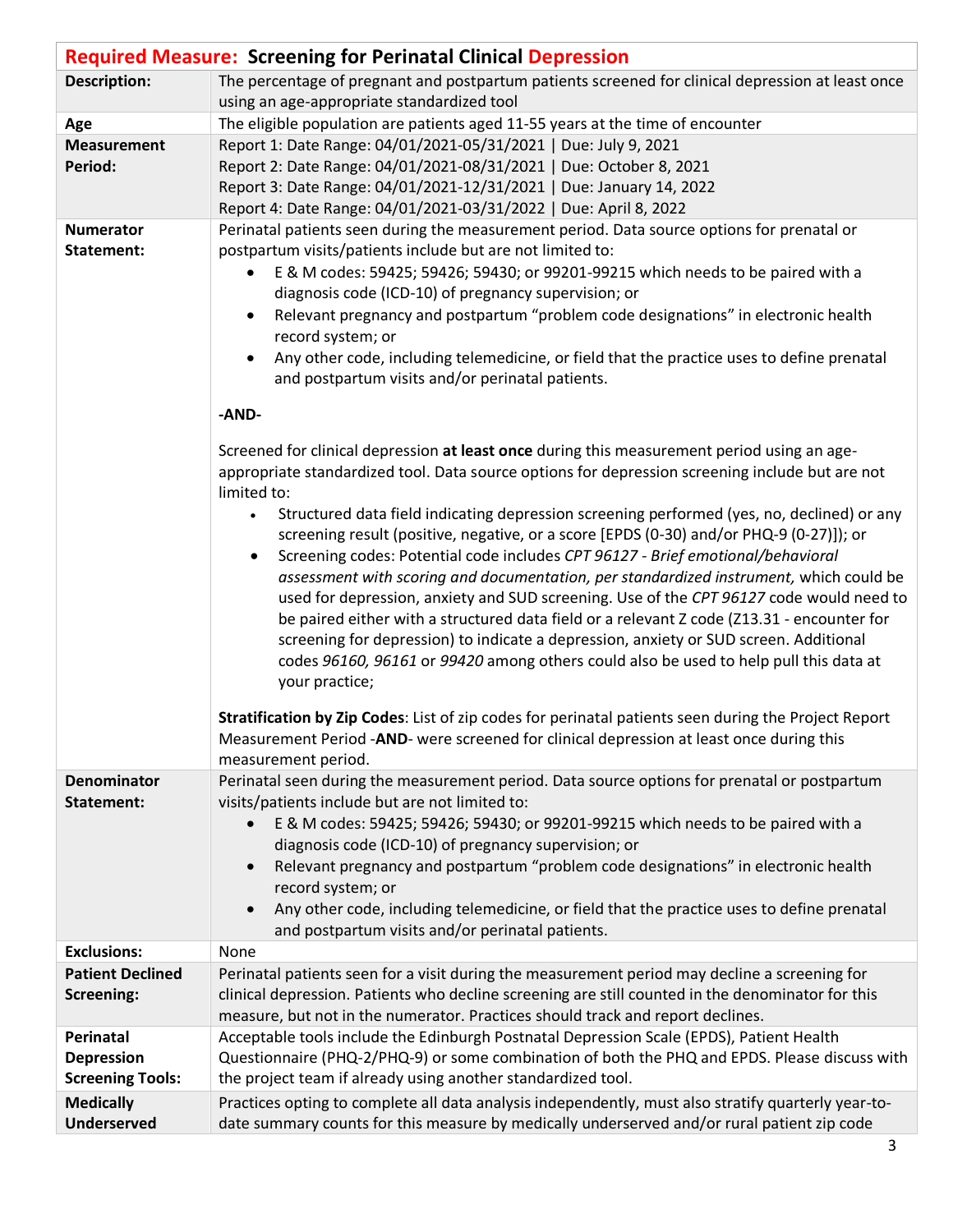| and/or Rural            | designation. RIDOH and CTC can help practices perform this analysis. Medically underserved       |
|-------------------------|--------------------------------------------------------------------------------------------------|
| <b>Analysis:</b>        | and/or rural perinatal patient designation are those residing in the following zip codes: 02807, |
|                         | 02809, 02814, 02825, 02828, 02830, 02839, 02852, 02858, 02859, 02864, 02865, 02882, 02885,       |
|                         | 02893, 02895, 02896, 02903, 02907, 02914, 02917, 02918. RIDOH will also need periodic            |
|                         | aggregate analysis of screening results for patients not residing in the above listed zip codes. |
| <b>Optional</b>         | Age, race, ethnicity, health plan/coverage, and pregnancy at time of screen or data run          |
| <b>Demographic Data</b> |                                                                                                  |

|                                | <b>Required Measure: Ever Screened Positive for Perinatal Clinical Depression</b>                                                                                                                                                                                                                                                                                                                                                                                                                                                                                                                                                                                                                                                                                                                                                                                                                                                                                                             |
|--------------------------------|-----------------------------------------------------------------------------------------------------------------------------------------------------------------------------------------------------------------------------------------------------------------------------------------------------------------------------------------------------------------------------------------------------------------------------------------------------------------------------------------------------------------------------------------------------------------------------------------------------------------------------------------------------------------------------------------------------------------------------------------------------------------------------------------------------------------------------------------------------------------------------------------------------------------------------------------------------------------------------------------------|
| <b>Description:</b>            | The percentage of pregnant and postpartum patients who were screened for clinical depression<br>and screened positive for clinical depression using an age-appropriate standardized tool                                                                                                                                                                                                                                                                                                                                                                                                                                                                                                                                                                                                                                                                                                                                                                                                      |
| Age                            | The eligible population are patients aged 11-55 years at the time of encounter                                                                                                                                                                                                                                                                                                                                                                                                                                                                                                                                                                                                                                                                                                                                                                                                                                                                                                                |
| <b>Measurement</b><br>Period:  | Report 1: Date Range: 04/01/2021-05/31/2021   Due: July 9, 2021<br>Report 2: Date Range: 04/01/2021-08/31/2021   Due: October 8, 2021<br>Report 3: Date Range: 04/01/2021-12/31/2021   Due: January 14, 2022<br>Report 4: Date Range: 04/01/2021-03/31/2022   Due: April 8, 2022                                                                                                                                                                                                                                                                                                                                                                                                                                                                                                                                                                                                                                                                                                              |
| <b>Numerator</b><br>Statement: | Perinatal patients seen during the measurement period. Data source options for prenatal or<br>postpartum visits/patients include but are not limited to:<br>E & M codes: 59425; 59426; 59430; or 99201-99215 which needs to be paired with a<br>diagnosis code (ICD-10) of pregnancy supervision; or<br>Relevant pregnancy and postpartum "problem code designations" in electronic health<br>$\bullet$<br>record system; or<br>Any other code, including telemedicine, or field that the practice uses to define prenatal<br>$\bullet$<br>and postpartum visits and/or perinatal patients.<br>-AND-                                                                                                                                                                                                                                                                                                                                                                                          |
|                                | Screened for clinical depression at least once during this measurement period using an age-<br>appropriate standardized tool. Data source options for depression screening include but are not<br>limited to:<br>Structured data field indicating depression screening performed (yes, no, declined) or any<br>$\bullet$<br>screening result (positive, negative, or a score [EPDS (0-30) and/or PHQ-9 (0-27)]); or<br>Screening codes: Potential code includes CPT 96127 - Brief emotional/behavioral<br>assessment with scoring and documentation, per standardized instrument, which could be<br>used for depression, anxiety and SUD screening. Use of the CPT 96127 code would need to<br>be paired either with a structured data field or a relevant Z code (Z13.31 - encounter for<br>screening for depression) to indicate a depression, anxiety or SUD screen. Additional<br>codes 96160, 96161 or 99420 among others could also be used to help pull this data at<br>your practice; |
|                                | -AND-<br>Ever screened positive for clinical depression at least once during the measurement period as<br>indicated by:<br>An EPDS score >=13 and/or a PHQ-9 score >=10<br>Data source options for screened positive:<br>Structured data field indicating depression score (EPDS 0-30, PHQ-9 0-27); or<br>٠<br>Structured data field indicating result (positive, negative)<br>$\bullet$                                                                                                                                                                                                                                                                                                                                                                                                                                                                                                                                                                                                      |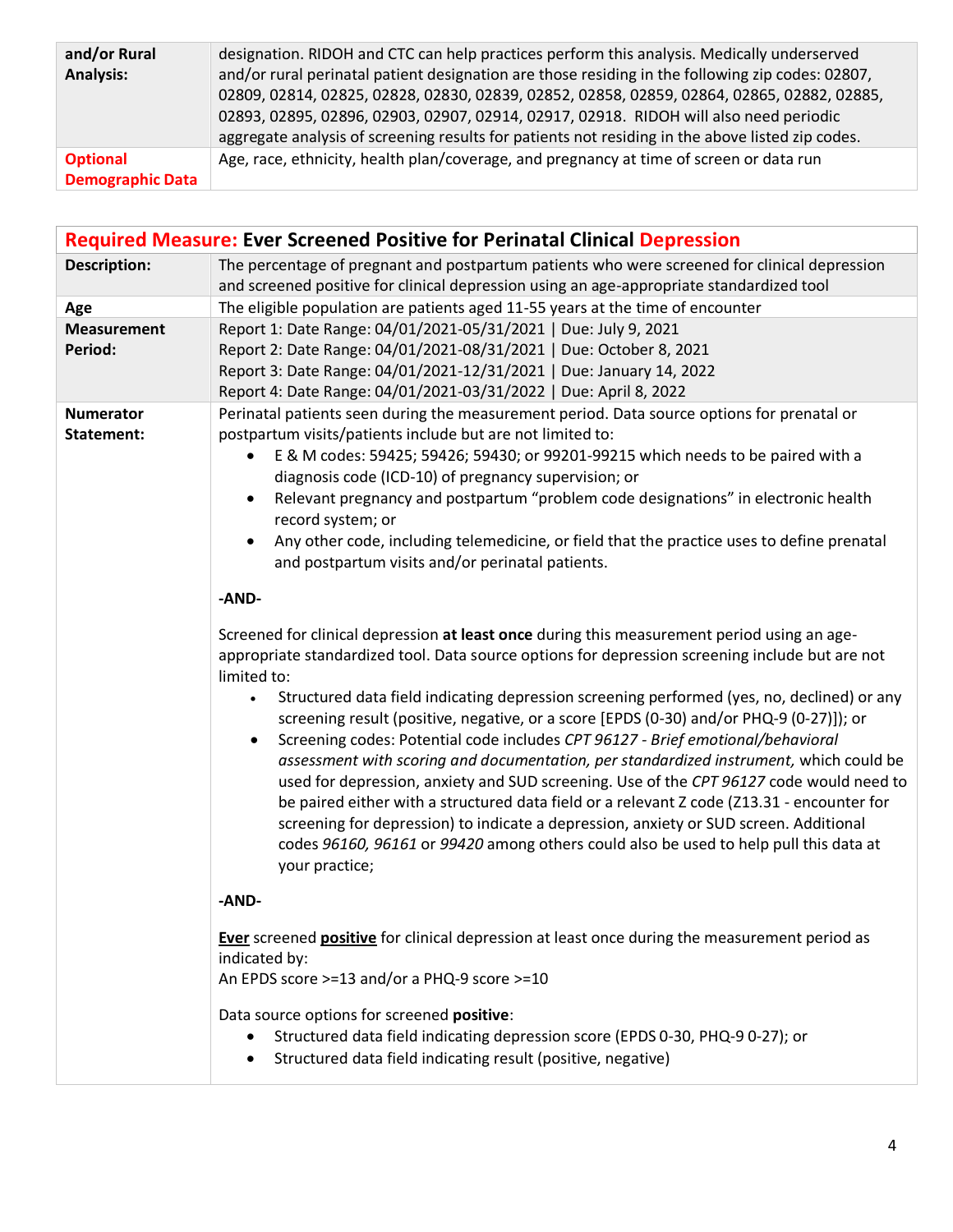|                                  | Stratification by Zip Codes: List of zip codes for perinatal patients seen during the Project Report<br>Measurement Period -AND- were screened for clinical depression at least once during this<br>measurement period                                                                                                                                                                                                                                                                                                                                                                                                                                                                                                                                                                                                                                                                                                                                      |
|----------------------------------|-------------------------------------------------------------------------------------------------------------------------------------------------------------------------------------------------------------------------------------------------------------------------------------------------------------------------------------------------------------------------------------------------------------------------------------------------------------------------------------------------------------------------------------------------------------------------------------------------------------------------------------------------------------------------------------------------------------------------------------------------------------------------------------------------------------------------------------------------------------------------------------------------------------------------------------------------------------|
| <b>Denominator</b><br>Statement: | Perinatal patients seen during the measurement period. Data source options for prenatal or<br>postpartum visits/patients include but are not limited to:<br>E & M codes: 59425; 59426; 59430; or 99201-99215 which needs to be paired with a<br>diagnosis code (ICD-10) of pregnancy supervision; or<br>Relevant pregnancy and postpartum "problem code designations" in electronic health<br>record system; or<br>Any other code, including telemedicine, or field that the practice uses to define prenatal<br>and postpartum visits and/or perinatal patients.<br>-AND-                                                                                                                                                                                                                                                                                                                                                                                  |
|                                  | Screened for clinical depression at least once during this measurement period using an age-<br>appropriate standardized tool. Data source options for depression screening include but are not<br>limited to:<br>Structured data field indicating depression screening performed (yes, no, declined) or any<br>screening result (positive, negative, or a score); or<br>Screening codes: Potential code includes CPT 96127 - Brief emotional/behavioral<br>$\bullet$<br>assessment with scoring and documentation, per standardized instrument, which could be<br>used for depression, anxiety and SUD screening. Use of the CPT 96127 code would need to<br>be paired either with a structured data field or a relevant Z code (Z13.31 - encounter for<br>screening for depression) to indicate a depression, anxiety or SUD screen. Additional<br>codes 96160, 96161 or 99420 among others could also be used to help pull this data at<br>your practice; |
| <b>Exclusions:</b>               | Patients who are not screened or decline screening are not counted in the numerator or<br>denominator for this measure                                                                                                                                                                                                                                                                                                                                                                                                                                                                                                                                                                                                                                                                                                                                                                                                                                      |
| Perinatal                        | Acceptable tools include the Edinburgh Postnatal Depression Scale (EPDS), Patient Health                                                                                                                                                                                                                                                                                                                                                                                                                                                                                                                                                                                                                                                                                                                                                                                                                                                                    |
| <b>Depression</b>                | Questionnaire (PHQ-2/PHQ-9) or some combination of both the PHQ and EPDS. Please discuss with                                                                                                                                                                                                                                                                                                                                                                                                                                                                                                                                                                                                                                                                                                                                                                                                                                                               |
| <b>Screening Tools:</b>          | project team if already using another standardized tool.                                                                                                                                                                                                                                                                                                                                                                                                                                                                                                                                                                                                                                                                                                                                                                                                                                                                                                    |
| <b>Medically</b>                 | Practices opting to complete all data analysis independently, must also stratify quarterly year-to-                                                                                                                                                                                                                                                                                                                                                                                                                                                                                                                                                                                                                                                                                                                                                                                                                                                         |
| <b>Underserved</b>               | date summary counts for this measure by medically underserved and/or rural patient zip code                                                                                                                                                                                                                                                                                                                                                                                                                                                                                                                                                                                                                                                                                                                                                                                                                                                                 |
| and/or Rural<br><b>Analysis:</b> | designation. RIDOH and CTC can help practices perform this analysis. Medically underserved<br>and/or rural perinatal patient designation are those residing in the following zip codes: 02807,                                                                                                                                                                                                                                                                                                                                                                                                                                                                                                                                                                                                                                                                                                                                                              |
|                                  | 02809, 02814, 02825, 02828, 02830, 02839, 02852, 02858, 02859, 02864, 02865, 02882, 02885,                                                                                                                                                                                                                                                                                                                                                                                                                                                                                                                                                                                                                                                                                                                                                                                                                                                                  |
|                                  | 02893, 02895, 02896, 02903, 02907, 02914, 02917, 02918. RIDOH will also need periodic                                                                                                                                                                                                                                                                                                                                                                                                                                                                                                                                                                                                                                                                                                                                                                                                                                                                       |
|                                  | aggregate analysis of screening results for patients not residing in the above listed zip codes.                                                                                                                                                                                                                                                                                                                                                                                                                                                                                                                                                                                                                                                                                                                                                                                                                                                            |
| <b>Optional</b>                  | Age, race, ethnicity, health plan/coverage, and pregnancy at time of screen or data run                                                                                                                                                                                                                                                                                                                                                                                                                                                                                                                                                                                                                                                                                                                                                                                                                                                                     |
| <b>Demographic Data</b>          |                                                                                                                                                                                                                                                                                                                                                                                                                                                                                                                                                                                                                                                                                                                                                                                                                                                                                                                                                             |
|                                  |                                                                                                                                                                                                                                                                                                                                                                                                                                                                                                                                                                                                                                                                                                                                                                                                                                                                                                                                                             |

# **\*OPTIONAL MEASURE – Additional payment available if practice reports quarterly\***

| <b>Optional Measure: Ever Screened Positive for Perinatal Clinical Depression and Treated by</b><br><b>Practice and/or Referred for Treatment</b> |                                                                                                                                                                                                                  |
|---------------------------------------------------------------------------------------------------------------------------------------------------|------------------------------------------------------------------------------------------------------------------------------------------------------------------------------------------------------------------|
| <b>Description:</b>                                                                                                                               | The percentage of pregnant and postpartum patients who screened positive for clinical depression<br>using an age-appropriate standardized tool and were treated by the practice and/or referred for<br>treatment |
| Age                                                                                                                                               | The eligible population are patients aged 11-55 years at the time of encounter                                                                                                                                   |
| <b>Measurement</b>                                                                                                                                | Report 1: Date Range: 04/01/2021-05/31/2021   Due: July 9, 2021                                                                                                                                                  |
| Period:                                                                                                                                           | Report 2: Date Range: 04/01/2021-08/31/2021   Due: October 8, 2021                                                                                                                                               |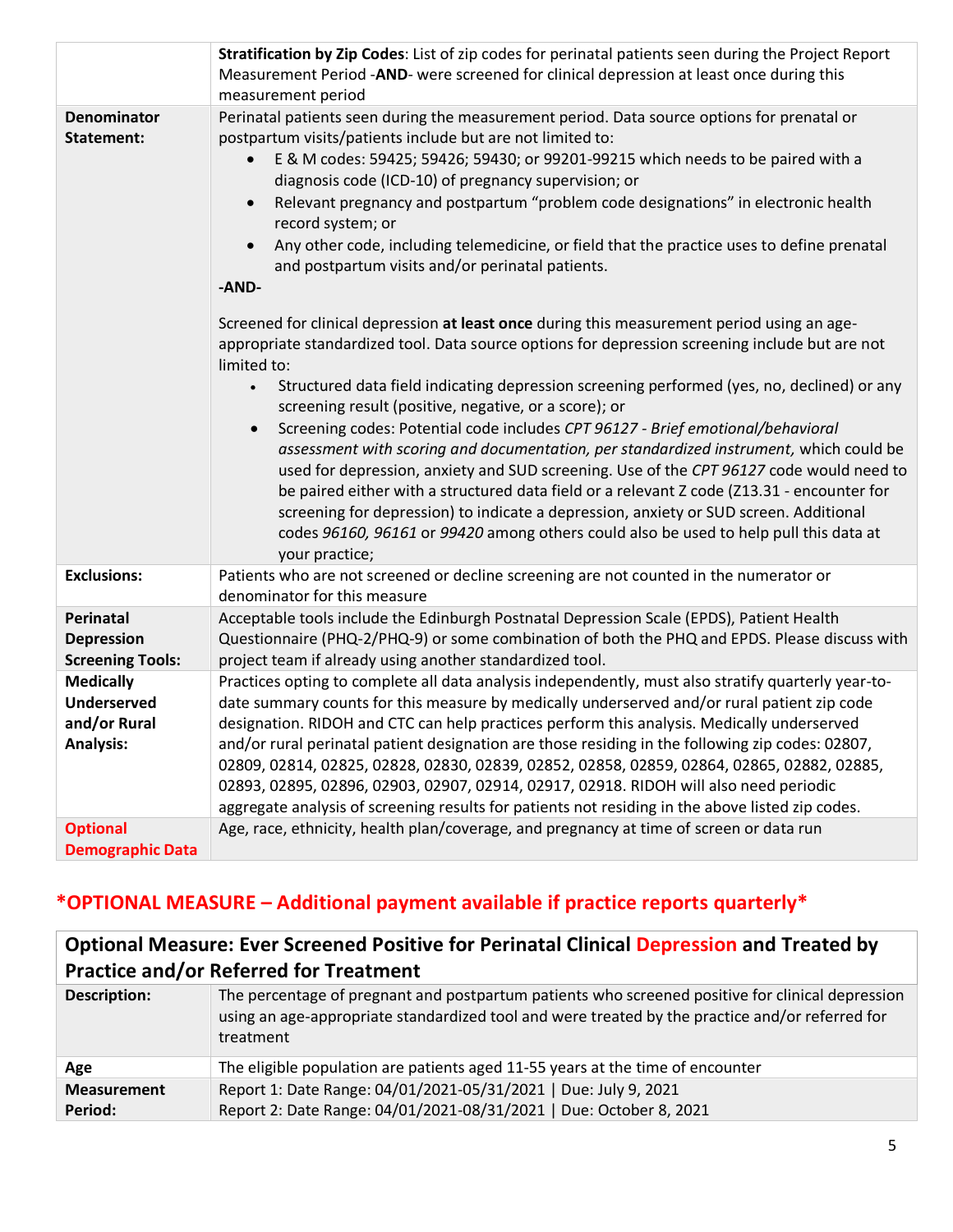|                                | Report 3: Date Range: 04/01/2021-12/31/2021   Due: January 14, 2022<br>Report 4: Date Range: 04/01/2021-03/31/2022   Due: April 8, 2022                                                                                                                                                                                                                                                                                                                                                                                                                                                                                                                                                                                                                         |
|--------------------------------|-----------------------------------------------------------------------------------------------------------------------------------------------------------------------------------------------------------------------------------------------------------------------------------------------------------------------------------------------------------------------------------------------------------------------------------------------------------------------------------------------------------------------------------------------------------------------------------------------------------------------------------------------------------------------------------------------------------------------------------------------------------------|
| <b>Numerator</b><br>Statement: | Perinatal patients seen during the measurement period. Data source options for prenatal or<br>postpartum visits/patients include but are not limited to:<br>E & M codes: 59425; 59426; 59430; or 99201-99215 which needs to be paired with a<br>$\bullet$<br>diagnosis code (ICD-10) of pregnancy supervision; or<br>Relevant pregnancy and postpartum "problem code designations" in electronic health<br>record system; or<br>Any other code, including telemedicine, or field that the practice uses to define prenatal<br>$\bullet$<br>and postpartum visits and/or perinatal patients.<br>-AND-                                                                                                                                                            |
|                                | Screened for clinical depression at least once during this measurement period using an age-<br>appropriate standardized tool. Data source options for depression screening include but are not<br>limited to:                                                                                                                                                                                                                                                                                                                                                                                                                                                                                                                                                   |
|                                | Structured data field indicating depression screening performed (yes, no, declined) or any<br>screening result (positive, negative, or a score [EPDS (0-30) and/or PHQ-9 (0-27)]); or<br>Screening codes: Potential code includes CPT 96127 - Brief emotional/behavioral<br>assessment with scoring and documentation, per standardized instrument, which could be<br>used for depression, anxiety and SUD screening. Use of the CPT 96127 code would need to<br>be paired either with a structured data field or a relevant Z code (Z13.31 - encounter for<br>screening for depression) to indicate a depression, anxiety or SUD screen. Additional codes<br>96160, 96161 or 99420 among others could also be used to help pull this data at your<br>practice; |
|                                | -AND-                                                                                                                                                                                                                                                                                                                                                                                                                                                                                                                                                                                                                                                                                                                                                           |
|                                | Ever screened positive for clinical depression at least once during this measurement period as<br>indicated by:<br>An EPDS score >=13 and/or a PHQ-9 score >=10                                                                                                                                                                                                                                                                                                                                                                                                                                                                                                                                                                                                 |
|                                | Data source options for screened positive:<br>Structured data field indicating depression score (EPDS 0-30, PHQ-9 0-27); or<br>$\bullet$<br>Structured data field indicating result (positive, negative)                                                                                                                                                                                                                                                                                                                                                                                                                                                                                                                                                        |
|                                | -AND-                                                                                                                                                                                                                                                                                                                                                                                                                                                                                                                                                                                                                                                                                                                                                           |
|                                | Treated by the practice and/or external referral for treatment offered<br>Data source options for treated at practice and/or external referral for treatment offered include<br>but is not limited to:<br>Structured data field indicating treatment at practice provided (yes, no) or any relevant<br>$\bullet$<br>behavioral health codes, telemedicine codes, or documentation for relevant services,                                                                                                                                                                                                                                                                                                                                                        |
|                                | treatments, or prescriptions provided by the practice. Treatment at practice can include<br>internal referrals to integrated behavioral health staff/services and/or any behavioral<br>health treatment/prescriptions offered by the practice in response to positive screen.                                                                                                                                                                                                                                                                                                                                                                                                                                                                                   |
|                                | Structured data field indicating an external referral for treatment was offered (yes, no, not<br>$\bullet$<br>applicable - [already in treatment]). Practices are also encouraged to specify the external<br>referral type offered based on the below categories, which is based on level of care:<br><b>Outpatient services</b><br>$\circ$                                                                                                                                                                                                                                                                                                                                                                                                                     |
|                                | Intensive Outpatient Program (IOP)/Partial Hospitalization Program (PHP)<br>$\circ$                                                                                                                                                                                                                                                                                                                                                                                                                                                                                                                                                                                                                                                                             |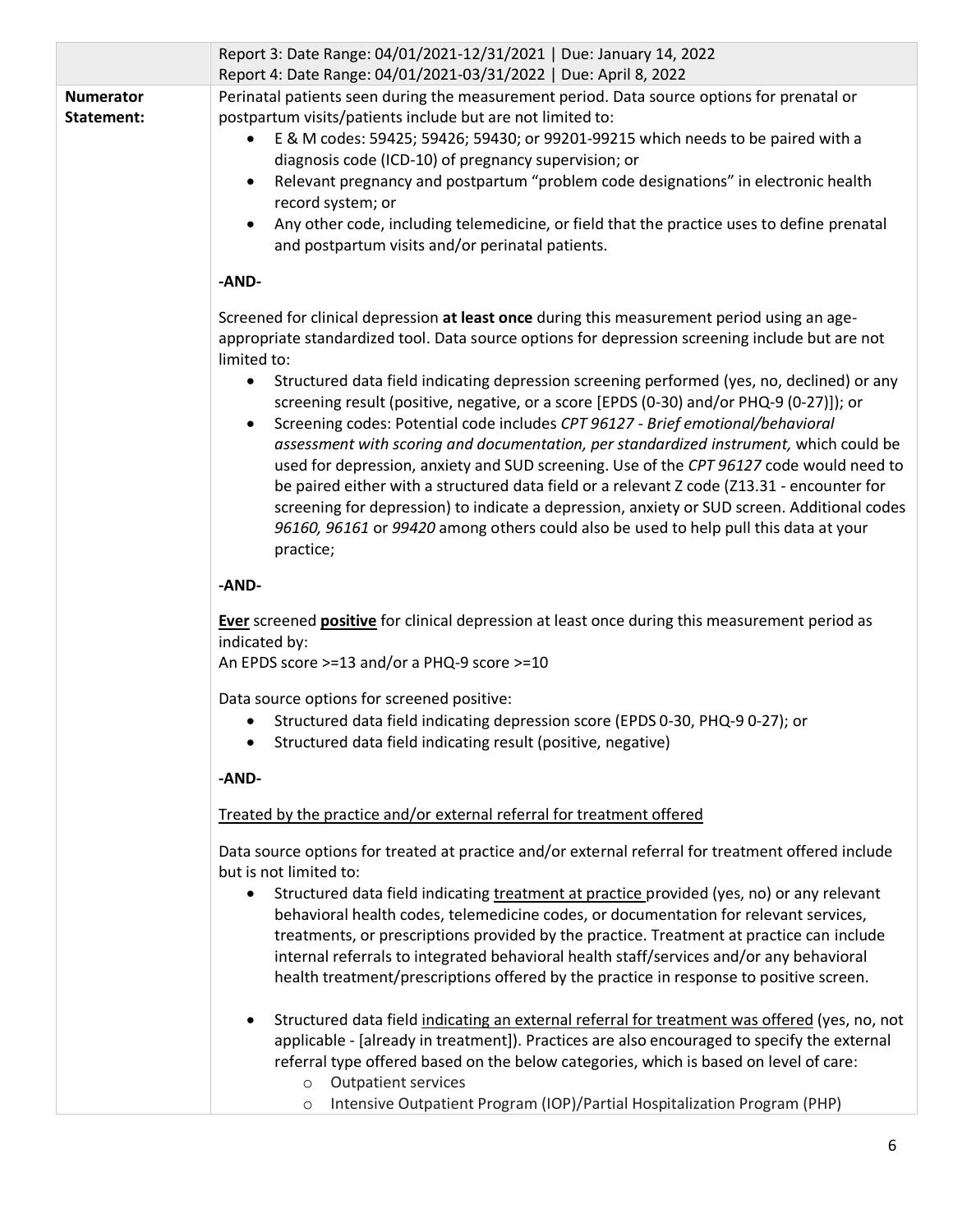|                                                                            | Inpatient services<br>$\circ$                                                                                                                                                                                                                                                                                                                                                                                                                                                                                                                                                                                                                                                                                                                                                                                                                                                                                                                                                                     |
|----------------------------------------------------------------------------|---------------------------------------------------------------------------------------------------------------------------------------------------------------------------------------------------------------------------------------------------------------------------------------------------------------------------------------------------------------------------------------------------------------------------------------------------------------------------------------------------------------------------------------------------------------------------------------------------------------------------------------------------------------------------------------------------------------------------------------------------------------------------------------------------------------------------------------------------------------------------------------------------------------------------------------------------------------------------------------------------|
|                                                                            | Stratification by Zip Code: List of zip codes for patients seen for a prenatal or postpartum visit<br>during the Project Report Measurement Period -AND- were screened for clinical depression at<br>least once during this measurement period.                                                                                                                                                                                                                                                                                                                                                                                                                                                                                                                                                                                                                                                                                                                                                   |
| <b>Denominator</b><br>Statement:                                           | Perinatal patients seen during the measurement period. Data source options for prenatal or<br>postpartum visits/patients include but are not limited to:<br>E & M codes: 59425; 59426; 59430; or 99201-99215 which needs to be paired with a<br>diagnosis code (ICD-10) of pregnancy supervision; or<br>Relevant pregnancy and postpartum "problem code designations" in electronic health<br>record system; or<br>Any other code, including telemedicine, or field that the practice uses to define prenatal<br>and postpartum visits and/or perinatal patients.<br>-AND-<br>Screened for clinical depression at least once during this measurement period using an age-<br>appropriate standardized tool. Data source options for depression screening include but are not<br>limited to:<br>Structured data field indicating depression screening performed (yes, no, declined) or any<br>$\bullet$<br>screening result (positive, negative, or a score [EPDS (0-30) and/or PHQ-9 (0-27)]); or |
|                                                                            | Screening codes: Potential code includes CPT 96127 - Brief emotional/behavioral<br>$\bullet$<br>assessment with scoring and documentation, per standardized instrument, which could be<br>used for depression, anxiety and SUD screening. Use of the CPT 96127 code would need to<br>be paired either with a structured data field or a relevant Z code (Z13.31 - encounter for<br>screening for depression) to indicate a depression, anxiety or SUD screen. Additional<br>codes 96160, 96161 or 99420 among others could also be used to help pull this data at<br>your practice;<br>-AND-<br>Ever screened positive for clinical depression at least once during this measurement period as                                                                                                                                                                                                                                                                                                    |
|                                                                            | indicated by:<br>An EPDS score >=13 and/or a PHQ-9 score >=10<br>Data source options for screened positive:<br>Structured data field indicating depression score (EPDS 0-30, PHQ-9 0-27); or<br>Structured data field indicating result (positive, negative)                                                                                                                                                                                                                                                                                                                                                                                                                                                                                                                                                                                                                                                                                                                                      |
| <b>Exclusions:</b>                                                         | Patients who are not screened or decline screening or who are screened and screen negative are<br>not counted in the numerator or denominator for this measure.                                                                                                                                                                                                                                                                                                                                                                                                                                                                                                                                                                                                                                                                                                                                                                                                                                   |
| Perinatal<br><b>Depression</b><br><b>Screening Tools:</b>                  | Acceptable tools include the Edinburgh Postnatal Depression Scale (EPDS), Patient Health<br>Questionnaire (PHQ-2/PHQ-9) or some combination of both the PHQ and EPDS. Please discuss with<br>project team if already using another standardized tool.                                                                                                                                                                                                                                                                                                                                                                                                                                                                                                                                                                                                                                                                                                                                             |
| <b>Medically</b><br><b>Underserved</b><br>and/or Rural<br><b>Analysis:</b> | Practices opting to complete all data analysis independently, must also stratify quarterly year-to-<br>date summary counts for this measure by medically underserved and/or rural patient zip code<br>designation. RIDOH and CTC can help practices perform this analysis. Medically underserved<br>and/or rural perinatal patient designation are those residing in the following zip codes: 02807,<br>02809, 02814, 02825, 02828, 02830, 02839, 02852, 02858, 02859, 02864, 02865, 02882, 02885,<br>02893, 02895, 02896, 02903, 02907, 02914, 02917, 02918. RIDOH will also need periodic<br>aggregate analysis of screening results for patients not residing in the above listed zip codes.                                                                                                                                                                                                                                                                                                   |
| <b>Optional</b><br><b>Demographic Data</b>                                 | Age, race, ethnicity, health plan/coverage, and pregnancy at time of screen or data run                                                                                                                                                                                                                                                                                                                                                                                                                                                                                                                                                                                                                                                                                                                                                                                                                                                                                                           |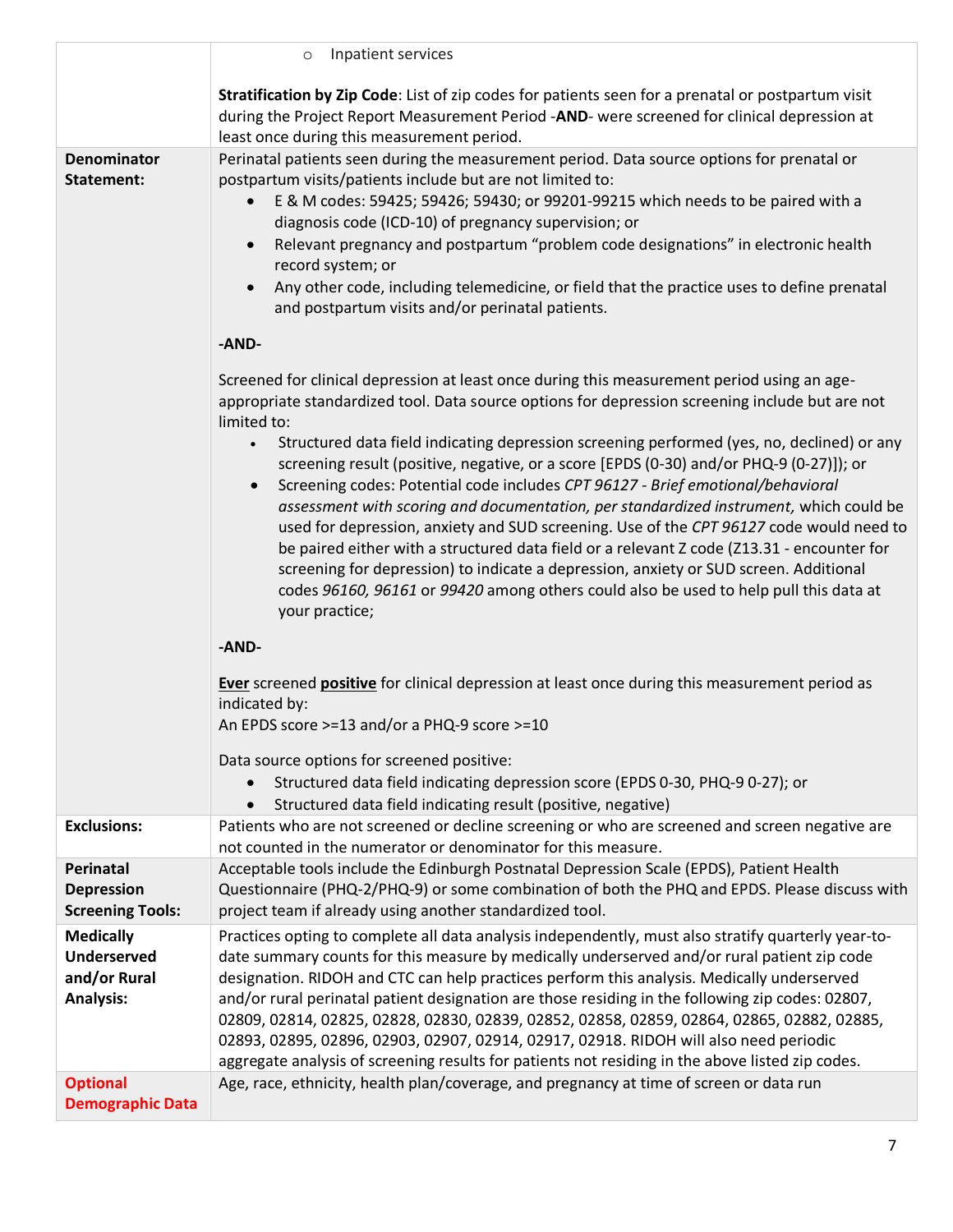|                                                                            | <b>Required Measure: Screening for Perinatal Anxiety</b>                                                                                                                                                                                                                                                                                                                                                                                                                                                                                                                                                                                                                                                                                                                                                                                                                                                                                                                                                                                                         |
|----------------------------------------------------------------------------|------------------------------------------------------------------------------------------------------------------------------------------------------------------------------------------------------------------------------------------------------------------------------------------------------------------------------------------------------------------------------------------------------------------------------------------------------------------------------------------------------------------------------------------------------------------------------------------------------------------------------------------------------------------------------------------------------------------------------------------------------------------------------------------------------------------------------------------------------------------------------------------------------------------------------------------------------------------------------------------------------------------------------------------------------------------|
| <b>Description:</b>                                                        | The percentage of pregnant and postpartum patients screened for anxiety at least once using an<br>age-appropriate standardized tool                                                                                                                                                                                                                                                                                                                                                                                                                                                                                                                                                                                                                                                                                                                                                                                                                                                                                                                              |
| Age                                                                        | Eligible population is determined to be between 11-55 years of age at the time of encounter.                                                                                                                                                                                                                                                                                                                                                                                                                                                                                                                                                                                                                                                                                                                                                                                                                                                                                                                                                                     |
| <b>Measurement</b><br>Period:                                              | Report 1: Date Range: 04/01/2021-05/31/2021   Due: July 9, 2021<br>Report 2: Date Range: 04/01/2021-08/31/2021   Due: October 8, 2021<br>Report 3: Date Range: 04/01/2021-12/31/2021   Due: January 14, 2022<br>Report 4: Date Range: 04/01/2021-03/31/2022   Due: April 8, 2022                                                                                                                                                                                                                                                                                                                                                                                                                                                                                                                                                                                                                                                                                                                                                                                 |
| <b>Numerator</b><br>Statement:                                             | Perinatal seen during the measurement period. Data source options for prenatal or postpartum<br>visits/patients include but are not limited to:<br>E & M codes: 59425; 59426; 59430; or 99201-99215 which needs to be paired with a<br>diagnosis code (ICD-10) of pregnancy supervision; or<br>Relevant pregnancy and postpartum "problem code designations" in electronic health<br>$\bullet$<br>record system; or<br>Any other code, including telemedicine, or field that the practice uses to define prenatal<br>$\bullet$<br>and postpartum visits and/or perinatal patients.<br>-AND-                                                                                                                                                                                                                                                                                                                                                                                                                                                                      |
|                                                                            | Screened for anxiety at least once during this measurement period using an age-appropriate<br>standardized tool. Data source options for anxiety screening include but are not limited to:<br>Structured data field indicating depression screening performed (yes, no, declined) or any<br>screening result (positive, negative, or a score); or<br>Screening codes: Potential code includes CPT 96127 - Brief emotional/behavioral<br>assessment with scoring and documentation, per standardized instrument, which could<br>be used for depression, anxiety and SUD screening. Use of the CPT 96127 code would<br>need to be paired either with a structured data field or a relevant Z code to indicate a<br>depression, anxiety or SUD screen. Additional code such as 99420 among others could<br>also be used to help pull this data at your practice;<br>Stratification by Zip Code: List of zip codes for perinatal patients seen during the Project Report<br>Measurement Period -AND- were screened for anxiety at least once during this measurement |
| Denominator<br>Statement:                                                  | period.<br>Perinatal patients seen during the measurement period. Data source options for prenatal or<br>postpartum visits/patients include but are not limited to:<br>E & M codes: 59425; 59426; 59430; or 99201-99215 which needs to be paired with a<br>$\bullet$<br>diagnosis code (ICD-10) of pregnancy supervision; or<br>Relevant pregnancy and postpartum "problem code designations" in electronic health<br>$\bullet$<br>record system; or<br>Any other code, including telemedicine, or field that the practice uses to define prenatal<br>$\bullet$<br>and postpartum visits and/or perinatal patients.                                                                                                                                                                                                                                                                                                                                                                                                                                              |
| <b>Exclusions:</b>                                                         | None                                                                                                                                                                                                                                                                                                                                                                                                                                                                                                                                                                                                                                                                                                                                                                                                                                                                                                                                                                                                                                                             |
| <b>Patient Declined</b><br>Screening:                                      | Patients seen for a prenatal or postpartum visit during the measurement period may decline<br>screening for anxiety. Patients who decline screening are still counted in the denominator for this<br>measure, but not in the numerator. Practices should track and report declines.                                                                                                                                                                                                                                                                                                                                                                                                                                                                                                                                                                                                                                                                                                                                                                              |
| <b>Perinatal Screening</b><br><b>Tools:</b>                                | Acceptable tools include the Generalized Anxiety Disorder-7 (GAD-7) or discuss with project team<br>if already using another standardized tool.                                                                                                                                                                                                                                                                                                                                                                                                                                                                                                                                                                                                                                                                                                                                                                                                                                                                                                                  |
| <b>Medically</b><br><b>Underserved</b><br>and/or Rural<br><b>Analysis:</b> | Practices opting to complete all data analysis independently, must also stratify quarterly year-to-<br>date summary counts for this measure by medically underserved and/or rural patient zip code<br>designation. RIDOH and CTC can help practices perform this analysis. Medically underserved<br>and/or rural perinatal patient designation are those residing in the following zip codes: 02807,                                                                                                                                                                                                                                                                                                                                                                                                                                                                                                                                                                                                                                                             |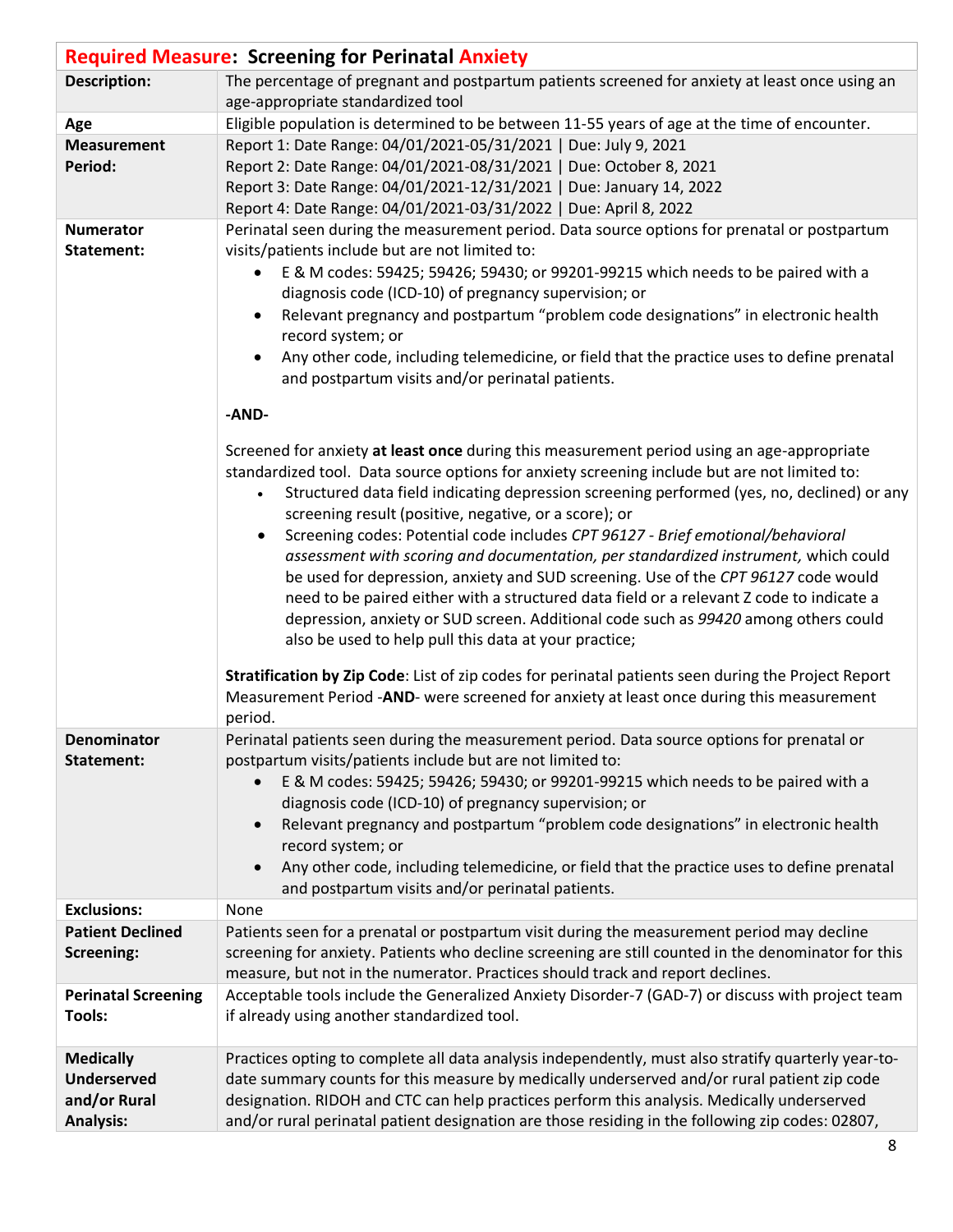|                         | 02809, 02814, 02825, 02828, 02830, 02839, 02852, 02858, 02859, 02864, 02865, 02882, 02885,       |
|-------------------------|--------------------------------------------------------------------------------------------------|
|                         | 02893, 02895, 02896, 02903, 02907, 02914, 02917, 02918. RIDOH will also need periodic            |
|                         | aggregate analysis of screening results for patients not residing in the above listed zip codes. |
| <b>Optional</b>         | Age, race, ethnicity, health plan/coverage, and pregnancy at time of screen or data run          |
| <b>Demographic Data</b> |                                                                                                  |

| <b>Required Measure: Ever Screened Positive for Perinatal Anxiety</b> |                                                                                                                                                                                                                                                                                                                                                                                                                                                                                                                                                                                                                                                                                                                                                                                                                                                                                        |  |
|-----------------------------------------------------------------------|----------------------------------------------------------------------------------------------------------------------------------------------------------------------------------------------------------------------------------------------------------------------------------------------------------------------------------------------------------------------------------------------------------------------------------------------------------------------------------------------------------------------------------------------------------------------------------------------------------------------------------------------------------------------------------------------------------------------------------------------------------------------------------------------------------------------------------------------------------------------------------------|--|
| <b>Description:</b>                                                   | The percentage of pregnant and postpartum patients who were screened for anxiety that screened<br>positive for anxiety using an age-appropriate standardized tool                                                                                                                                                                                                                                                                                                                                                                                                                                                                                                                                                                                                                                                                                                                      |  |
| Age                                                                   | Eligible population is determined to be between 11-55 years of age at the time of encounter.                                                                                                                                                                                                                                                                                                                                                                                                                                                                                                                                                                                                                                                                                                                                                                                           |  |
| <b>Measurement</b><br>Period:                                         | Report 1: Date Range: 04/01/2021-05/31/2021   Due: July 9, 2021<br>Report 2: Date Range: 04/01/2021-08/31/2021   Due: October 8, 2021<br>Report 3: Date Range: 04/01/2021-12/31/2021   Due: January 14, 2022<br>Report 4: Date Range: 04/01/2021-03/31/2022   Due: April 8, 2022                                                                                                                                                                                                                                                                                                                                                                                                                                                                                                                                                                                                       |  |
| <b>Numerator</b>                                                      | Perinatal seen during the measurement period. Data source options for prenatal or postpartum                                                                                                                                                                                                                                                                                                                                                                                                                                                                                                                                                                                                                                                                                                                                                                                           |  |
| Statement:                                                            | visits/patients include but are not limited to:<br>E & M codes: 59425; 59426; 59430; or 99201-99215 which needs to be paired with a diagnosis<br>$\bullet$<br>code (ICD-10) of pregnancy supervision; or<br>Relevant pregnancy and postpartum "problem code designations" in electronic health record<br>system; or<br>Any other code, including telemedicine, or field that the practice uses to define prenatal and<br>$\bullet$<br>postpartum visits and/or perinatal patients.                                                                                                                                                                                                                                                                                                                                                                                                     |  |
|                                                                       | -AND-                                                                                                                                                                                                                                                                                                                                                                                                                                                                                                                                                                                                                                                                                                                                                                                                                                                                                  |  |
|                                                                       | Screened for anxiety at least once during this measurement period using an age-appropriate<br>standardized tool. Data source options for anxiety screening include but are not limited to:<br>Structured data field indicating depression screening performed (yes, no, declined) or any<br>$\bullet$<br>screening result (positive, negative, or a score [GAD7 0-21]); or<br>Screening codes: Potential code includes CPT 96127 - Brief emotional/behavioral assessment<br>with scoring and documentation, per standardized instrument, which could be used for<br>depression, anxiety and SUD screening. Use of the CPT 96127 code would need to be paired<br>either with a structured data field or a relevant Z code to indicate a depression, anxiety or SUD<br>screen. Additional code such as 99420 among others could also be used to help pull this data at<br>your practice; |  |
|                                                                       | -AND-                                                                                                                                                                                                                                                                                                                                                                                                                                                                                                                                                                                                                                                                                                                                                                                                                                                                                  |  |
|                                                                       | Ever screened positive for anxiety at least once during this measurement period as indicated by:<br>A GAD7 score >=7                                                                                                                                                                                                                                                                                                                                                                                                                                                                                                                                                                                                                                                                                                                                                                   |  |
|                                                                       | Data source options for screened positive:<br>Structured data field indicating anxiety score (GAD7 0-21); or<br>Structured data field indicating result (positive, negative)<br>$\bullet$                                                                                                                                                                                                                                                                                                                                                                                                                                                                                                                                                                                                                                                                                              |  |
|                                                                       | Stratification by Zip Code: List of zip codes for perinatal patients seen during the Project Report<br>Measurement Period -AND- were screened for anxiety at least once during this measurement period.                                                                                                                                                                                                                                                                                                                                                                                                                                                                                                                                                                                                                                                                                |  |
| <b>Denominator</b><br>Statement:                                      | Perinatal patients seen during the measurement period. Data source options for prenatal or postpartum<br>visits/patients include but are not limited to:                                                                                                                                                                                                                                                                                                                                                                                                                                                                                                                                                                                                                                                                                                                               |  |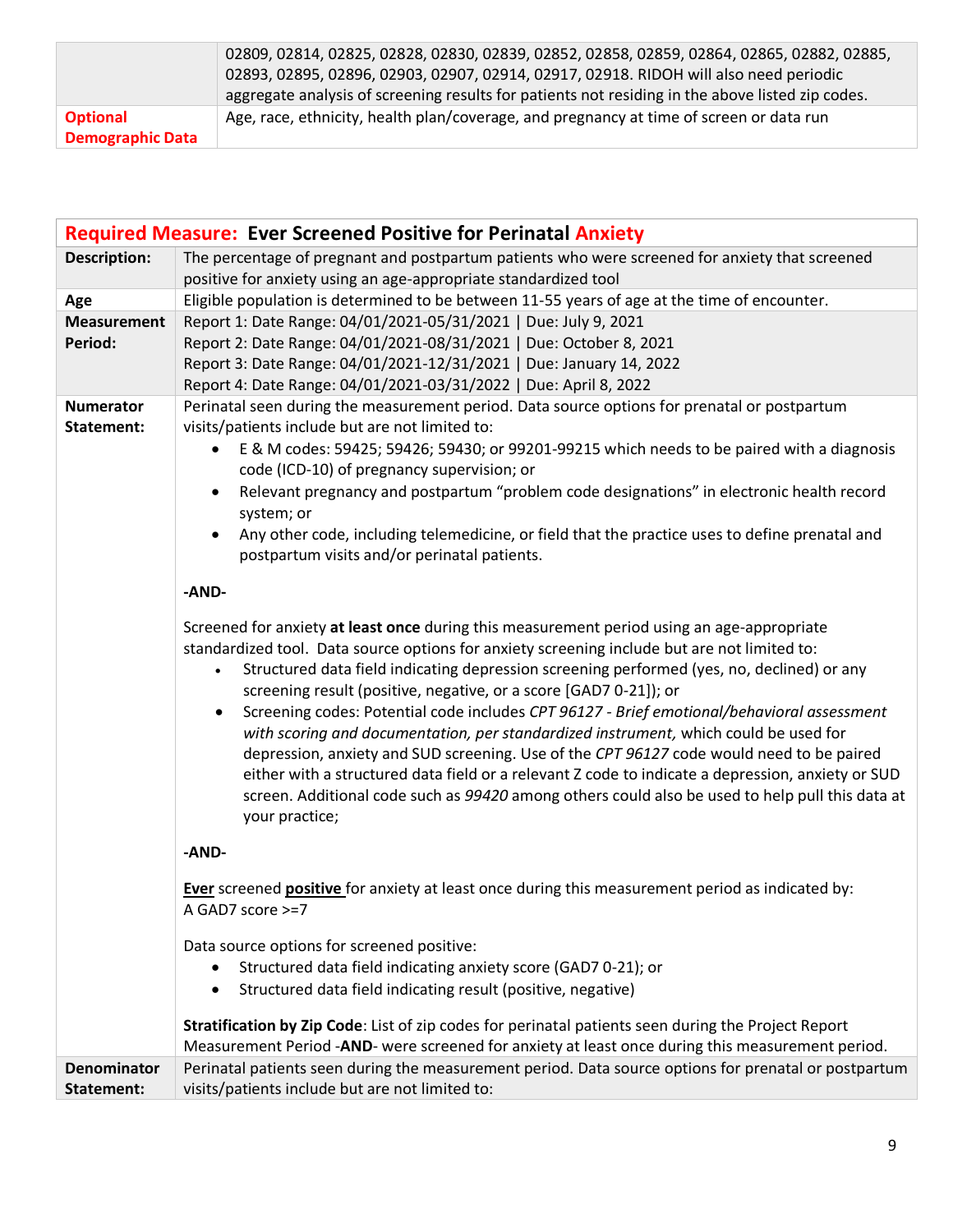|                                                                            | E & M codes: 59425; 59426; 59430; or 99201-99215 which needs to be paired with a diagnosis<br>$\bullet$<br>code (ICD-10) of pregnancy supervision; or<br>Relevant pregnancy and postpartum "problem code designations" in electronic health record<br>system; or<br>Any other code, including telemedicine, or field that the practice uses to define prenatal and<br>$\bullet$<br>postpartum visits and/or perinatal patients.                                                                                                                                                                                                                                                                                                                                                                                                                                                        |
|----------------------------------------------------------------------------|----------------------------------------------------------------------------------------------------------------------------------------------------------------------------------------------------------------------------------------------------------------------------------------------------------------------------------------------------------------------------------------------------------------------------------------------------------------------------------------------------------------------------------------------------------------------------------------------------------------------------------------------------------------------------------------------------------------------------------------------------------------------------------------------------------------------------------------------------------------------------------------|
|                                                                            | -AND-                                                                                                                                                                                                                                                                                                                                                                                                                                                                                                                                                                                                                                                                                                                                                                                                                                                                                  |
|                                                                            | Screened for anxiety at least once during this measurement period using an age-appropriate<br>standardized tool. Data source options for anxiety screening include but are not limited to:<br>Structured data field indicating depression screening performed (yes, no, declined) or any<br>screening result (positive, negative, or a score [GAD7 0-21]); or<br>Screening codes: Potential code includes CPT 96127 - Brief emotional/behavioral assessment<br>$\bullet$<br>with scoring and documentation, per standardized instrument, which could be used for<br>depression, anxiety and SUD screening. Use of the CPT 96127 code would need to be paired<br>either with a structured data field or a relevant Z code to indicate a depression, anxiety or SUD<br>screen. Additional code such as 99420 among others could also be used to help pull this data at<br>your practice; |
| <b>Exclusions:</b>                                                         | Perinatal patients who are not screened or decline screening are not counted in the numerator or<br>denominator for this measure                                                                                                                                                                                                                                                                                                                                                                                                                                                                                                                                                                                                                                                                                                                                                       |
| Perinatal<br><b>Screening</b><br><b>Tools:</b>                             | Acceptable tools include the Generalized Anxiety Disorder-7 (GAD-7) or discuss with project team if<br>already using another standardized tool.                                                                                                                                                                                                                                                                                                                                                                                                                                                                                                                                                                                                                                                                                                                                        |
| <b>Medically</b><br><b>Underserved</b><br>and/or Rural<br><b>Analysis:</b> | Practices opting to complete all data analysis independently, must also stratify quarterly year-to-date<br>summary counts for this measure by medically underserved and/or rural patient zip code designation.<br>RIDOH and CTC can help practices perform this analysis. Medically underserved and/or rural perinatal<br>patient designation are those residing in the following zip codes: 02807, 02809, 02814, 02825, 02828,<br>02830, 02839, 02852, 02858, 02859, 02864, 02865, 02882, 02885, 02893, 02895, 02896, 02903, 02907,<br>02914, 02917, 02918. RIDOH will also need periodic aggregate analysis of screening results for patients<br>not residing in the above listed zip codes.                                                                                                                                                                                         |
| <b>Optional</b><br><b>Demographic</b><br><b>Data</b>                       | Age, race, ethnicity, health plan/coverage, and pregnancy at time of screen or data run                                                                                                                                                                                                                                                                                                                                                                                                                                                                                                                                                                                                                                                                                                                                                                                                |

# **\*OPTIONAL MEASURE – Additional payment available if practice reports quarterly\***

| <b>Optional Measure: Ever Screened Positive for Perinatal Anxiety and Treated by Practice</b> |                                                                                                                                                                                                     |
|-----------------------------------------------------------------------------------------------|-----------------------------------------------------------------------------------------------------------------------------------------------------------------------------------------------------|
| and/or Referred for Treatment                                                                 |                                                                                                                                                                                                     |
| <b>Description:</b>                                                                           | The percentage of pregnant and postpartum patients who screened positive for anxiety using an age-<br>appropriate standardized tool that were treated by the practice and/or referred for treatment |
| Age                                                                                           | Eligible population is determined to be between 11-55 years of age at the time of encounter.                                                                                                        |
| <b>Measurement</b>                                                                            | Report 1: Date Range: 04/01/2021-05/31/2021   Due: July 9, 2021                                                                                                                                     |
| Period:                                                                                       | Report 2: Date Range: 04/01/2021-08/31/2021   Due: October 8, 2021                                                                                                                                  |
|                                                                                               | Report 3: Date Range: 04/01/2021-12/31/2021   Due: January 14, 2022                                                                                                                                 |
|                                                                                               | Report 4: Date Range: 04/01/2021-03/31/2022   Due: April 8, 2022                                                                                                                                    |
| <b>Numerator</b>                                                                              | Perinatal patients seen during the measurement period. Data source options for prenatal or postpartum                                                                                               |
| Statement:                                                                                    | visits/patients include but are not limited to:                                                                                                                                                     |
|                                                                                               | E & M codes: 59425; 59426; 59430; or 99201-99215 which needs to be paired with a diagnosis<br>code (ICD-10) of pregnancy supervision; or                                                            |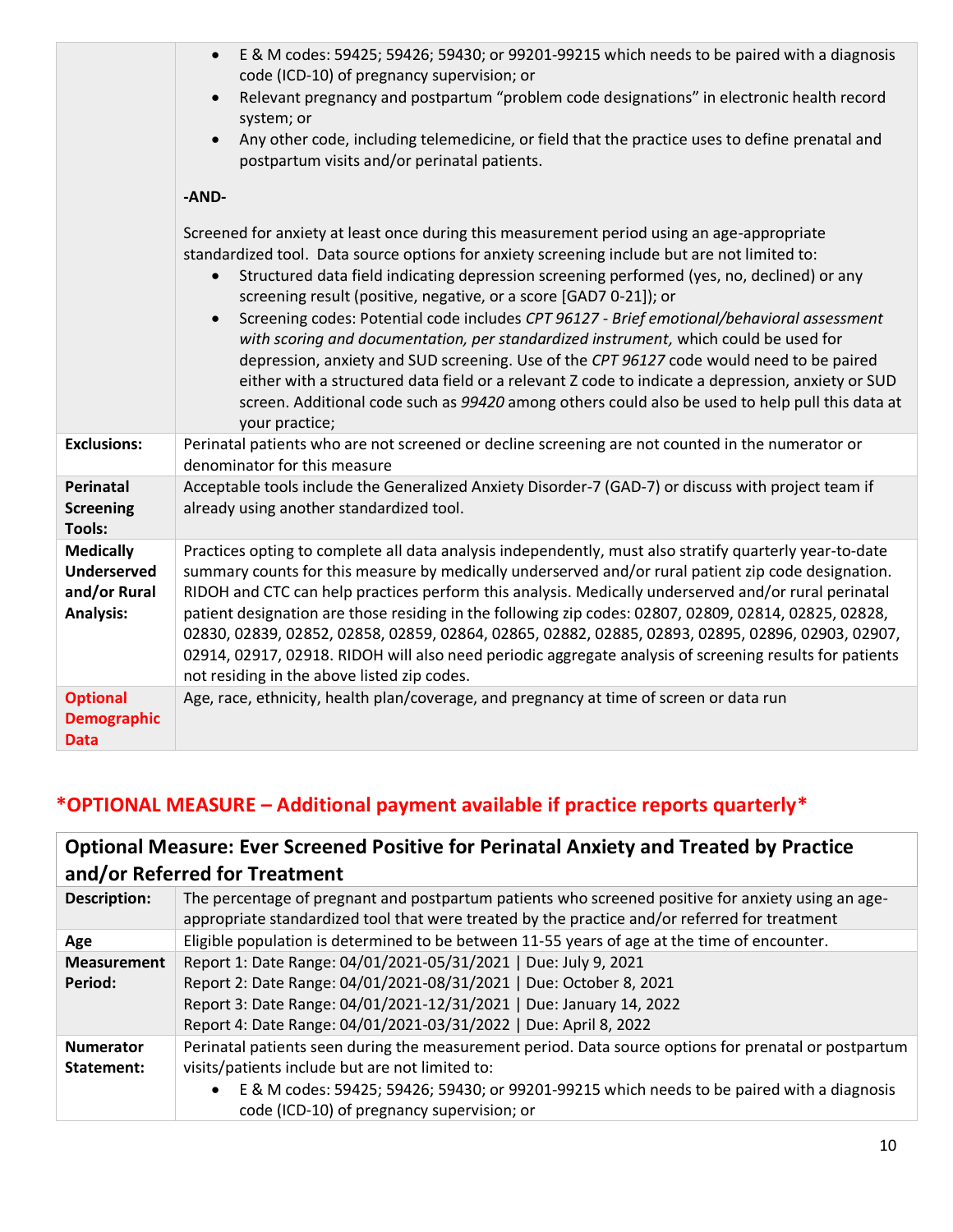- Relevant pregnancy and postpartum "problem code designations" in electronic health record system; or
- Any other code, including telemedicine, or field that the practice uses to define prenatal and postpartum visits and/or perinatal patients.

## **-AND-**

Screened for anxiety **at least once** during this measurement period using an age-appropriate standardized tool. Data source options for anxiety screening include but are not limited to:

- Structured data field indicating depression screening performed (yes, no, declined) or any screening result (positive, negative, or a score [GAD7 0-21]); or
- Screening codes: Potential code includes *CPT 96127 - Brief emotional/behavioral assessment with scoring and documentation, per standardized instrument,* which could be used for depression, anxiety and SUD screening. Use of the *CPT 96127* code would need to be paired either with a structured data field or a relevant Z code to indicate a depression, anxiety or SUD screen. Additional code such as *99420* among others could also be used to help pull this data at your practice;

## **-AND-**

**Ever** screened **positive** for anxiety at least once during this measurement period as indicated by: A GAD7 score >=7

Data source options for screened positive:

- Structured data field indicating GAD7 anxiety score (0-21); or
- Structured data field indicating result (positive, negative)

#### **-AND-**

#### Treated by the practice and/or external referral for treatment offered

Data source options for treated at practice and/or external referral for treatment offered include but is not limited to:

- Structured data field indicating treatment at practice provided (yes, no) or any relevant behavioral health codes, telemedicine codes, or documentation for relevant services, treatments, or prescriptions provided by the practice. Treatment at practice can include internal referrals to integrated behavioral health staff/services and/or any behavioral health treatment/prescriptions offered by the practice in response to positive screen.
- Structured data field indicating an external referral for treatment was offered (yes, no, not applicable - [already in treatment]). Practices are also encouraged to specify the external referral type offered based on the below categories, which is based on level of care:
	- o Outpatient services
	- o Intensive Outpatient Program (IOP)/Partial Hospitalization Program (PHP)
	- o Inpatient services

**Stratification by Zip Codes** List of zip codes for perinatal patients seen for a prenatal or postpartum visit during the Project Report Measurement Period -**AND**- were screened for anxiety at least once during this measurement period. **Denominator Statement:** Perinatal patients seen during the measurement period. Data source options for prenatal or postpartum visits/patients include but are not limited to:

> • E & M codes: 59425; 59426; 59430; or 99201-99215 which needs to be paired with a diagnosis code (ICD-10) of pregnancy supervision; or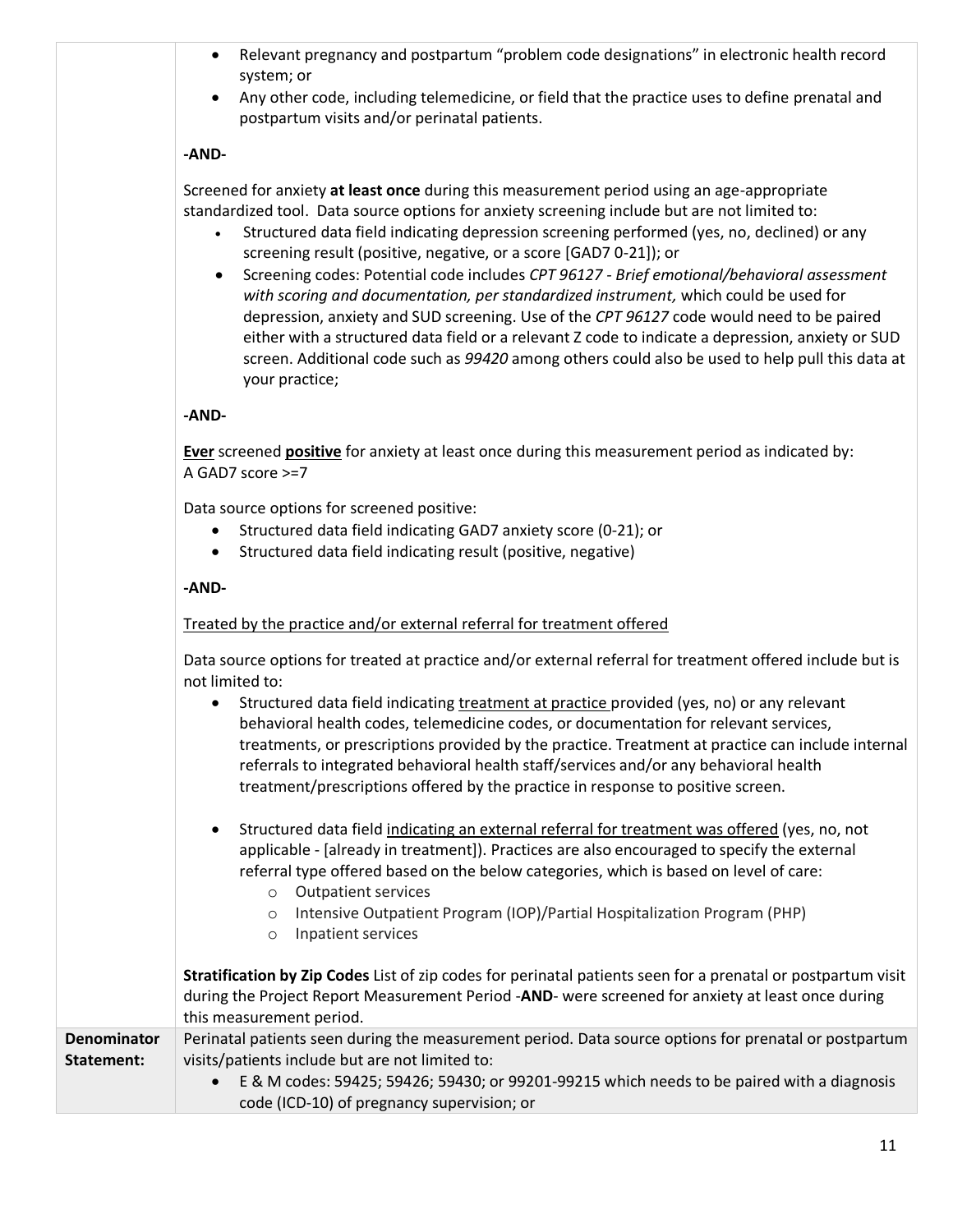|                                                                            | Relevant pregnancy and postpartum "problem code designations" in electronic health record<br>$\bullet$<br>system; or<br>Any other code, including telemedicine, or field that the practice uses to define prenatal and<br>$\bullet$<br>postpartum visits and/or perinatal patients.                                                                                                                                                                                                                                                                                                                                                                                                                                                                                                                                                                                                            |
|----------------------------------------------------------------------------|------------------------------------------------------------------------------------------------------------------------------------------------------------------------------------------------------------------------------------------------------------------------------------------------------------------------------------------------------------------------------------------------------------------------------------------------------------------------------------------------------------------------------------------------------------------------------------------------------------------------------------------------------------------------------------------------------------------------------------------------------------------------------------------------------------------------------------------------------------------------------------------------|
|                                                                            | -AND-                                                                                                                                                                                                                                                                                                                                                                                                                                                                                                                                                                                                                                                                                                                                                                                                                                                                                          |
|                                                                            | Screened for anxiety at least once during this measurement period using an age-appropriate<br>standardized tool. Data source options for anxiety screening include but are not limited to:<br>Structured data field indicating anxiety screening performed (yes, no, declined) or any screening<br>$\bullet$<br>result (positive, negative, or score [GAD7 0-21]); or<br>Screening codes: Potential codes include CPT 96127 - Brief emotional/behavioral assessment<br>$\bullet$<br>with scoring and documentation, per standardized instrument could be used for depression,<br>anxiety and SUD screening. Use of the CPT 96127 code would need to be paired with either a<br>structured data field or a relevant Z code to distinguish a depression, anxiety or SUD screening.<br>Additional codes such as 99420 among others could be used to also help pull this data at your<br>practice; |
|                                                                            | -AND-                                                                                                                                                                                                                                                                                                                                                                                                                                                                                                                                                                                                                                                                                                                                                                                                                                                                                          |
|                                                                            | Ever screened positive for anxiety at least once during this measurement period as indicated by:<br>A GAD7 score >=7                                                                                                                                                                                                                                                                                                                                                                                                                                                                                                                                                                                                                                                                                                                                                                           |
|                                                                            | Data source options for screened positive:<br>Structured data field indicating GAD7 anxiety score (0-21); or<br>$\bullet$<br>Structured data field indicating result (positive, negative)<br>$\bullet$                                                                                                                                                                                                                                                                                                                                                                                                                                                                                                                                                                                                                                                                                         |
| <b>Exclusions:</b>                                                         | Perinatal patients who are not screened or decline screening or who are screened, and screen negative<br>are not counted in the numerator or denominator for this measure.                                                                                                                                                                                                                                                                                                                                                                                                                                                                                                                                                                                                                                                                                                                     |
| Perinatal<br><b>Screening</b><br><b>Tools:</b>                             | Acceptable tools include the Generalized Anxiety Disorder-7 (GAD-7) or discuss with project team if<br>already using another standardized tool.                                                                                                                                                                                                                                                                                                                                                                                                                                                                                                                                                                                                                                                                                                                                                |
| <b>Medically</b><br><b>Underserved</b><br>and/or Rural<br><b>Analysis:</b> | Practices opting to complete all data analysis independently, must also stratify quarterly year-to-date<br>summary counts for this measure by medically underserved and/or rural patient zip code designation.<br>RIDOH and CTC can help practices perform this analysis. Medically underserved and/or rural perinatal<br>patient designation are those residing in the following zip codes: 02807, 02809, 02814, 02825, 02828,<br>02830, 02839, 02852, 02858, 02859, 02864, 02865, 02882, 02885, 02893, 02895, 02896, 02903, 02907,<br>02914, 02917, 02918. RIDOH will also need periodic aggregate analysis of screening results for patients<br>not residing in the above listed zip codes.                                                                                                                                                                                                 |
| <b>Optional</b><br><b>Demographic</b><br><b>Data</b>                       | Age, race, ethnicity, health plan/coverage, and pregnancy at time of screen or data run                                                                                                                                                                                                                                                                                                                                                                                                                                                                                                                                                                                                                                                                                                                                                                                                        |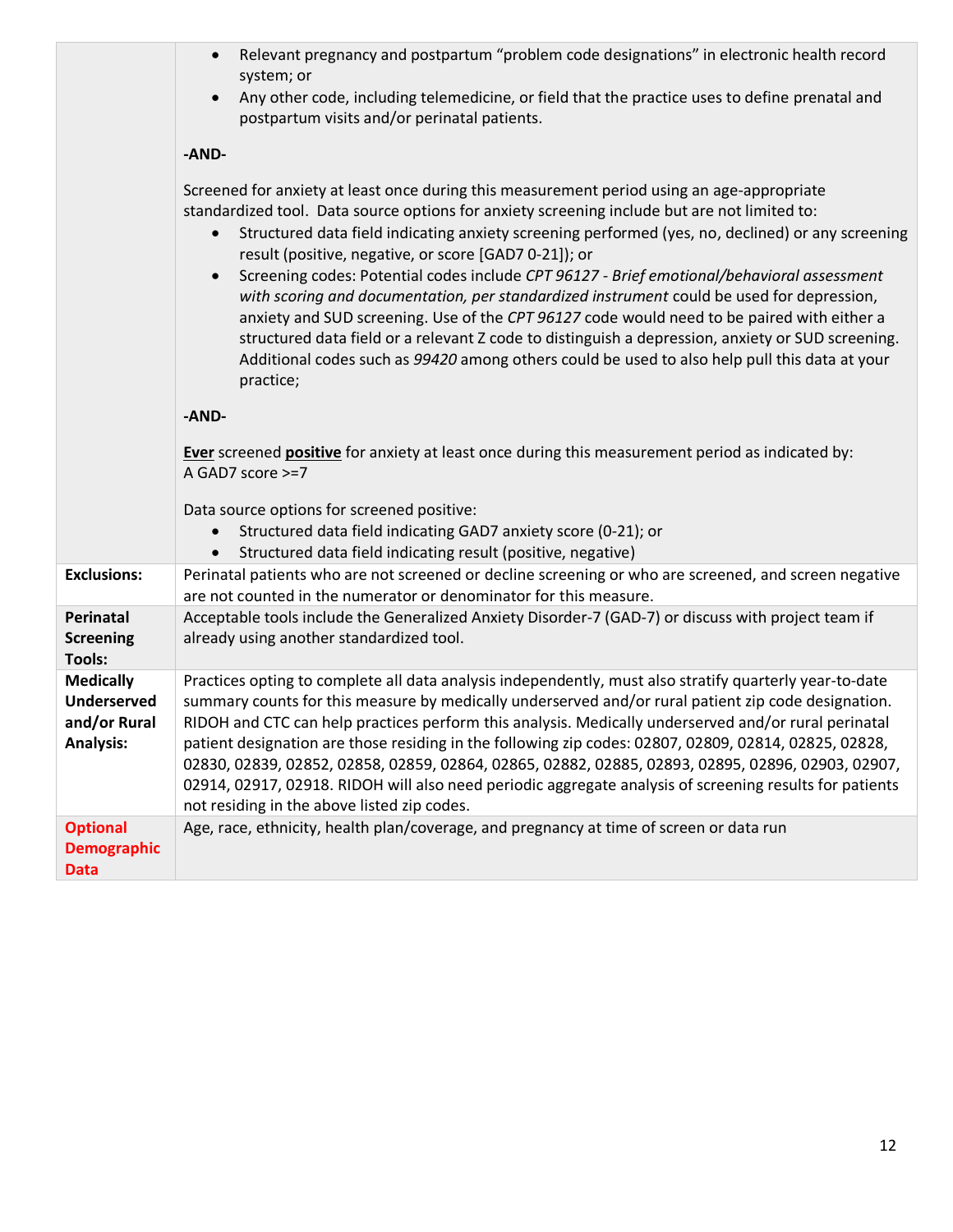|                         | <b>Required Measure: Screening for Substance Use</b>                                                                                                                                               |
|-------------------------|----------------------------------------------------------------------------------------------------------------------------------------------------------------------------------------------------|
| <b>Description:</b>     | The percentage of pregnant and postpartum patients screened for substance use at least once                                                                                                        |
|                         | using an age-appropriate standardized tool                                                                                                                                                         |
| Age                     | The eligible population are patients aged 11-55 years at the time of encounter                                                                                                                     |
| <b>Measurement</b>      | Report 1: Date Range: 04/01/2021-05/31/2021   Due: July 9, 2021                                                                                                                                    |
| Period:                 | Report 2: Date Range: 04/01/2021-08/31/2021   Due: October 8, 2021                                                                                                                                 |
|                         | Report 3: Date Range: 04/01/2021-12/31/2021   Due: January 14, 2022                                                                                                                                |
|                         | Report 4: Date Range: 04/01/2021-03/31/2022   Due: April 8, 2022                                                                                                                                   |
| <b>Numerator</b>        | Perinatal patients seen during the measurement period. Data source options for prenatal or                                                                                                         |
| Statement:              | postpartum visits/patients include but are not limited to:                                                                                                                                         |
|                         | E & M codes: 59425; 59426; 59430; or 99201-99215 which needs to be paired with a                                                                                                                   |
|                         | diagnosis code (ICD-10) of pregnancy supervision; or                                                                                                                                               |
|                         | Relevant pregnancy and postpartum "problem code designations" in electronic health                                                                                                                 |
|                         | record system; or<br>Any other code, including telemedicine, or field that the practice uses to define prenatal                                                                                    |
|                         | and postpartum visits and/or perinatal patients.                                                                                                                                                   |
|                         |                                                                                                                                                                                                    |
|                         | -AND-                                                                                                                                                                                              |
|                         |                                                                                                                                                                                                    |
|                         | Screened for substance use at least once during this measurement period using an age-                                                                                                              |
|                         | appropriate standardized tool. Data source options for substance use screening include but are not<br>limited to:                                                                                  |
|                         | Structured data field indicating substance use screening performed (yes, no, declined) or                                                                                                          |
|                         | any screening result (positive (any response yes), negative, or any score [DAST-10 (0-10),                                                                                                         |
|                         | AUDIT-C (0-12), or NIDA Quick Screen (any answer option)]); or                                                                                                                                     |
|                         | Screening codes: Potential codes include CPT 96127 - Brief emotional/behavioral                                                                                                                    |
|                         | assessment with scoring and documentation, per standardized instrument could be used                                                                                                               |
|                         | for depression, anxiety and SUD screening. Use of the CPT 96127 code would need to be                                                                                                              |
|                         | paired with either a structured data field or a relevant Z code to distinguish a depression,                                                                                                       |
|                         | anxiety or SUD screening. Additional codes such as 99420 among others could be used to                                                                                                             |
|                         | also help pull this data at your practice;                                                                                                                                                         |
|                         |                                                                                                                                                                                                    |
|                         | Stratification by Zip Code: List of zip codes for perinatal patients seen during the Project Report<br>Measurement Period -AND- were screened for substance use disorder at least once during this |
|                         |                                                                                                                                                                                                    |
| <b>Denominator</b>      | measurement period.<br>Perinatal patients seen during the measurement period. Data source options for prenatal or                                                                                  |
| Statement:              | postpartum visits/patients include but are not limited to:                                                                                                                                         |
|                         | E & M codes: 59425; 59426; 59430; or 99201-99215 which needs to be paired with a                                                                                                                   |
|                         | diagnosis code (ICD-10) of pregnancy supervision; or                                                                                                                                               |
|                         | Relevant pregnancy and postpartum "problem code designations" in electronic health                                                                                                                 |
|                         | record system; or                                                                                                                                                                                  |
|                         | Any other code, including telemedicine, or field that the practice uses to define prenatal                                                                                                         |
|                         | and postpartum visits and/or perinatal patients                                                                                                                                                    |
| <b>Exclusions:</b>      | None                                                                                                                                                                                               |
| <b>Patient Declined</b> | Perinatal patients seen during the measurement period may decline screening for substance use.                                                                                                     |
| <b>Screening:</b>       | Patients who decline screening are still counted in the denominator for this measure, but not in                                                                                                   |
|                         | the numerator. Practices should track and report declines.                                                                                                                                         |
| Perinatal               | Acceptable tools include the NIDA Quick Screen V1.0 or the Drug Abuse Screening Test (DAST-10)                                                                                                     |
| <b>Substance Use</b>    | paired along with the Alcohol Use Disorders Identification Test - Concise (AUDIT-C). Please discuss                                                                                                |
| <b>Screening Tools:</b> | with project team if already using other standardized tools.                                                                                                                                       |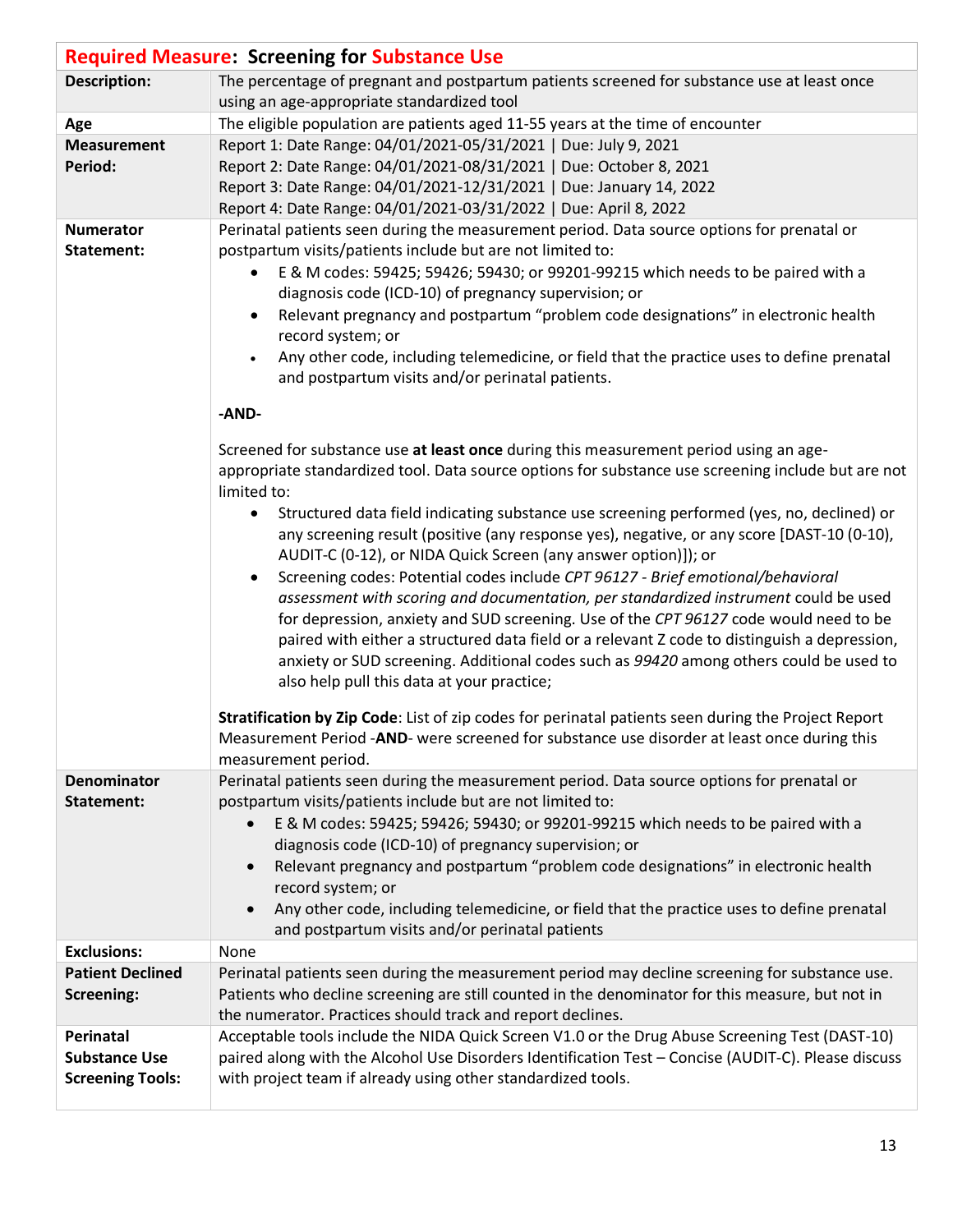| <b>SUD Analysis</b><br><b>Context</b>                                      | If using the DAST and Audit-C or any other combination of validated SUD screening tools that is<br>substance specific (i.e., alcohol, drugs, prescription medicine, or illicit substances), it is<br>recommended that practices track and report each tool to ensure all selected tools are<br>administered to reflect comprehensive care. For purposes of this evaluation for those practices<br>performing the analysis independently, the administration of any SUD validated tool (i.e., even just<br>one tool) will result in that patient being counted as fully screened for substance use.                                                                                              |
|----------------------------------------------------------------------------|-------------------------------------------------------------------------------------------------------------------------------------------------------------------------------------------------------------------------------------------------------------------------------------------------------------------------------------------------------------------------------------------------------------------------------------------------------------------------------------------------------------------------------------------------------------------------------------------------------------------------------------------------------------------------------------------------|
| <b>Medically</b><br><b>Underserved</b><br>and/or Rural<br><b>Analysis:</b> | Practices opting to complete all data analysis independently, must also stratify quarterly year-to-<br>date summary counts for this measure by medically underserved and/or rural patient zip code<br>designation. RIDOH and CTC can help practices perform this analysis. Medically underserved<br>and/or rural perinatal patient designation are those residing in the following zip codes: 02807,<br>02809, 02814, 02825, 02828, 02830, 02839, 02852, 02858, 02859, 02864, 02865, 02882, 02885,<br>02893, 02895, 02896, 02903, 02907, 02914, 02917, 02918. RIDOH will also need periodic<br>aggregate analysis of screening results for patients not residing in the above listed zip codes. |
| <b>Optional</b><br><b>Demographic Data</b>                                 | Age, race, ethnicity, health plan/coverage, and pregnancy at time of screen or data run                                                                                                                                                                                                                                                                                                                                                                                                                                                                                                                                                                                                         |

| <b>Required Measure: Ever Screened Positive for Substance Use</b> |                                                                                                                                                                                                                                                                                                                                                                                                                                                                                                                                                                                                                                                                                                                                                                                                                        |
|-------------------------------------------------------------------|------------------------------------------------------------------------------------------------------------------------------------------------------------------------------------------------------------------------------------------------------------------------------------------------------------------------------------------------------------------------------------------------------------------------------------------------------------------------------------------------------------------------------------------------------------------------------------------------------------------------------------------------------------------------------------------------------------------------------------------------------------------------------------------------------------------------|
| <b>Description:</b>                                               | The percentage of pregnant and postpartum patients who were screened for substance use and                                                                                                                                                                                                                                                                                                                                                                                                                                                                                                                                                                                                                                                                                                                             |
|                                                                   | screened positive for substance use using an age-appropriate standardized tool                                                                                                                                                                                                                                                                                                                                                                                                                                                                                                                                                                                                                                                                                                                                         |
| Age                                                               | The eligible population are patients aged 11-55 years at the time of encounter                                                                                                                                                                                                                                                                                                                                                                                                                                                                                                                                                                                                                                                                                                                                         |
| <b>Measurement</b>                                                | Report 1: Date Range: 04/01/2021-05/31/2021   Due: July 9, 2021                                                                                                                                                                                                                                                                                                                                                                                                                                                                                                                                                                                                                                                                                                                                                        |
| Period:                                                           | Report 2: Date Range: 04/01/2021-08/31/2021   Due: October 8, 2021                                                                                                                                                                                                                                                                                                                                                                                                                                                                                                                                                                                                                                                                                                                                                     |
|                                                                   | Report 3: Date Range: 04/01/2021-12/31/2021   Due: January 14, 2022                                                                                                                                                                                                                                                                                                                                                                                                                                                                                                                                                                                                                                                                                                                                                    |
|                                                                   | Report 4: Date Range: 04/01/2021-03/31/2022   Due: April 8, 2022                                                                                                                                                                                                                                                                                                                                                                                                                                                                                                                                                                                                                                                                                                                                                       |
| <b>Numerator</b>                                                  | Perinatal patients seen during the measurement period. Data source options for prenatal or                                                                                                                                                                                                                                                                                                                                                                                                                                                                                                                                                                                                                                                                                                                             |
| Statement:                                                        | postpartum visits/patients include but are not limited to:                                                                                                                                                                                                                                                                                                                                                                                                                                                                                                                                                                                                                                                                                                                                                             |
|                                                                   | E & M codes: 59425; 59426; 59430; or 99201-99215 which needs to be paired with a<br>$\bullet$                                                                                                                                                                                                                                                                                                                                                                                                                                                                                                                                                                                                                                                                                                                          |
|                                                                   | diagnosis code (ICD-10) of pregnancy supervision; or                                                                                                                                                                                                                                                                                                                                                                                                                                                                                                                                                                                                                                                                                                                                                                   |
|                                                                   | Relevant pregnancy and postpartum "problem code designations" in electronic health<br>record system; or                                                                                                                                                                                                                                                                                                                                                                                                                                                                                                                                                                                                                                                                                                                |
|                                                                   | Any other code, including telemedicine, or field that the practice uses to prenatal and                                                                                                                                                                                                                                                                                                                                                                                                                                                                                                                                                                                                                                                                                                                                |
|                                                                   | postpartum visits and/or perinatal patients.                                                                                                                                                                                                                                                                                                                                                                                                                                                                                                                                                                                                                                                                                                                                                                           |
|                                                                   | -AND-                                                                                                                                                                                                                                                                                                                                                                                                                                                                                                                                                                                                                                                                                                                                                                                                                  |
|                                                                   |                                                                                                                                                                                                                                                                                                                                                                                                                                                                                                                                                                                                                                                                                                                                                                                                                        |
|                                                                   | Screened for substance use at least once during this measurement period using an age-                                                                                                                                                                                                                                                                                                                                                                                                                                                                                                                                                                                                                                                                                                                                  |
|                                                                   | appropriate standardized tool. Data source options for substance use screening include but are                                                                                                                                                                                                                                                                                                                                                                                                                                                                                                                                                                                                                                                                                                                         |
|                                                                   | not limited to:                                                                                                                                                                                                                                                                                                                                                                                                                                                                                                                                                                                                                                                                                                                                                                                                        |
|                                                                   | Structured data field indicating substance use screening performed (yes, no, declined) or<br>$\bullet$<br>any screening result (positive (any response other than never), negative, or any score<br>[DAST-10 (0-10), AUDIT-C (0-12), or NIDA Quick Screen (any answer option)])); or<br>Screening codes: Potential codes include CPT 96127 - Brief emotional/behavioral<br>$\bullet$<br>assessment with scoring and documentation, per standardized instrument could be used<br>for depression, anxiety and SUD screening. Use of the CPT 96127 code would need to be<br>paired with either a structured data field or a relevant Z code to distinguish a<br>depression, anxiety or SUD screening. Additional codes such as 99420 among others<br>could be used to also help pull this data at your practice;<br>-AND- |
|                                                                   |                                                                                                                                                                                                                                                                                                                                                                                                                                                                                                                                                                                                                                                                                                                                                                                                                        |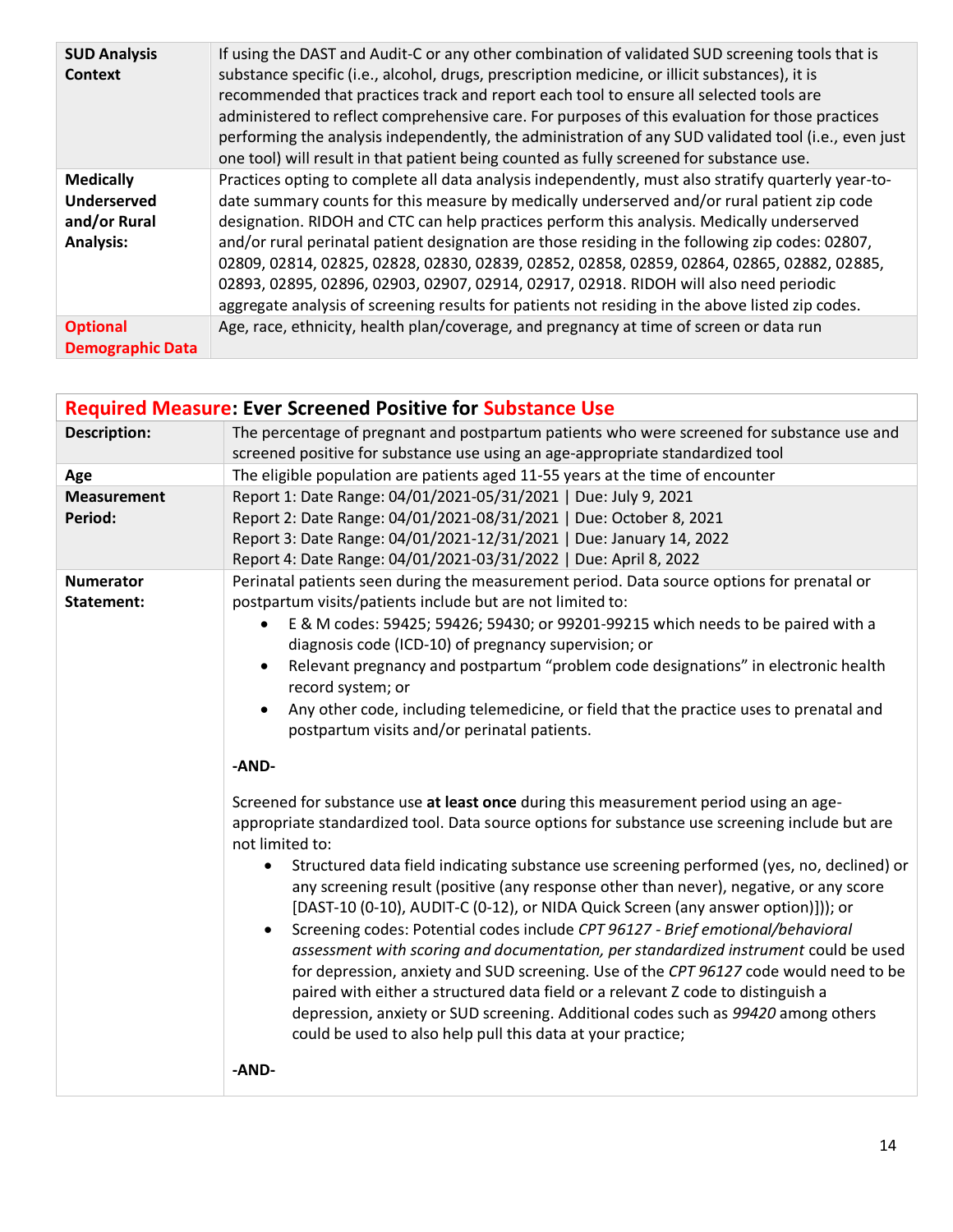|                                                                  | Ever screened positive for substance use at least once during this measurement period. Data<br>source options include but are not limited to:                                                                                                                                                                                                                                                                                                                                                                                                                                                                                                                                                   |
|------------------------------------------------------------------|-------------------------------------------------------------------------------------------------------------------------------------------------------------------------------------------------------------------------------------------------------------------------------------------------------------------------------------------------------------------------------------------------------------------------------------------------------------------------------------------------------------------------------------------------------------------------------------------------------------------------------------------------------------------------------------------------|
|                                                                  | Screening tool result as indicated by:<br>A NIDA score = any question response(s) other than "never"<br>$\circ$<br>A DAST-10 score>=1 and/or an AUDIT-C score>=3; or<br>$\circ$<br>Structured data field indicating overall screening result (negative, positive = any<br>response other than "never")                                                                                                                                                                                                                                                                                                                                                                                          |
|                                                                  | Stratification by Zip Code: List of zip codes for perinatal patients seen during the Project Report<br>Measurement Period -AND- were screened for substance use disorder at least once during this<br>measurement period.                                                                                                                                                                                                                                                                                                                                                                                                                                                                       |
| <b>Denominator</b><br>Statement:                                 | Patients seen for a prenatal or postpartum visit during the measurement period<br>Data source options for prenatal or postpartum visits/patients include but are not limited to:<br>E & M codes: 59425; 59426; 59430; or 99201-99215 which needs to be paired with a<br>$\bullet$<br>diagnosis code (ICD-10) of pregnancy supervision; or<br>Relevant pregnancy and postpartum "problem code designations" in electronic health<br>record system; or<br>Any other code, including telemedicine, or field that the practice uses to prenatal and<br>$\bullet$<br>postpartum visits and/or perinatal patients.                                                                                    |
|                                                                  | AND-                                                                                                                                                                                                                                                                                                                                                                                                                                                                                                                                                                                                                                                                                            |
|                                                                  | Screened for substance use at least once during this measurement period using an age-<br>appropriate standardized tool. Data source options for substance use screening include but are<br>not limited to:<br>Structured data field indicating substance use screening performed (yes, no, declined) or                                                                                                                                                                                                                                                                                                                                                                                         |
|                                                                  | any screening result (positive (any response other than never), negative, or any score);<br>or<br>Screening codes: Potential codes include CPT 96127 - Brief emotional/behavioral<br>assessment with scoring and documentation, per standardized instrument could be used<br>for depression, anxiety and SUD screening. Use of the CPT 96127 code would need to be<br>paired with either a structured data field or a relevant Z code to distinguish a depression,<br>anxiety or SUD screening. Additional codes such as 99420 among others could be used to<br>also help pull this data at your practice;                                                                                      |
| <b>Exclusions:</b>                                               | Patients who are not screened or decline screening are not counted in the numerator or<br>denominator for this measure                                                                                                                                                                                                                                                                                                                                                                                                                                                                                                                                                                          |
| <b>Perinatal Substance</b><br><b>Use Screening Tools:</b>        | Acceptable tools include the NIDA Quick Screen V1.0 or the Drug Abuse Screening Test (DAST-10)<br>paired along with the Alcohol Use Disorders Identification Test - Concise (AUDIT-C). Please<br>discuss with project team if already using other standardized tools.                                                                                                                                                                                                                                                                                                                                                                                                                           |
| <b>Medically</b><br>Underserved and/or<br><b>Rural Analysis:</b> | Practices opting to complete all data analysis independently, must also stratify quarterly year-to-<br>date summary counts for this measure by medically underserved and/or rural patient zip code<br>designation. RIDOH and CTC can help practices perform this analysis. Medically underserved<br>and/or rural perinatal patient designation are those residing in the following zip codes: 02807,<br>02809, 02814, 02825, 02828, 02830, 02839, 02852, 02858, 02859, 02864, 02865, 02882, 02885,<br>02893, 02895, 02896, 02903, 02907, 02914, 02917, 02918. RIDOH will also need periodic<br>aggregate analysis of screening results for patients not residing in the above listed zip codes. |
| <b>Optional</b><br><b>Demographic Data</b>                       | Age, race, ethnicity, health plan/coverage, and pregnancy at time of screen or data run                                                                                                                                                                                                                                                                                                                                                                                                                                                                                                                                                                                                         |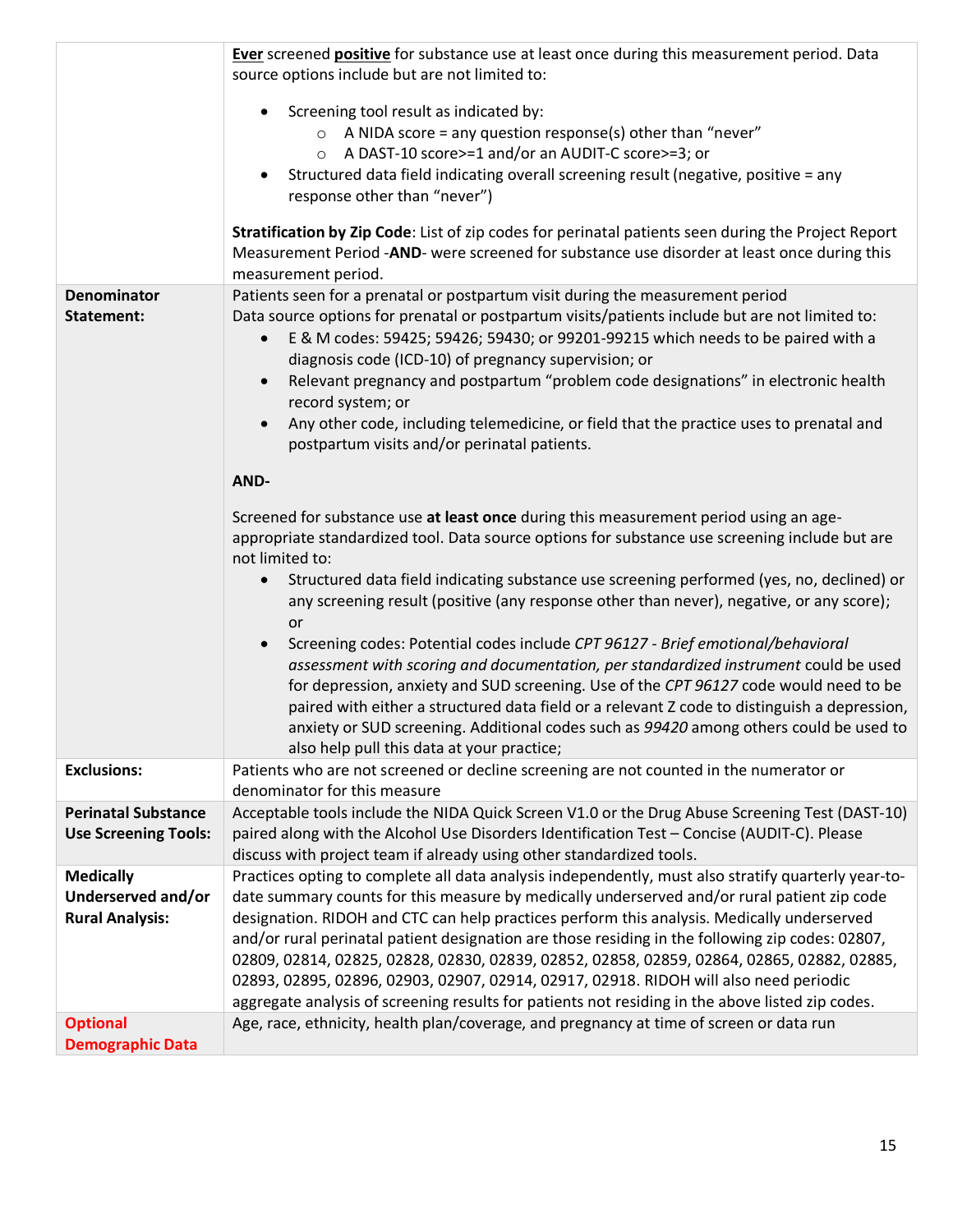|                     | <b>Optional Measure: Ever Screened Positive for Perinatal Substance Use and Treated by</b>                                                                                                                                                                                                                                                                                                                                                                                                                                                                                                                                                                                                                                                                                                                                                                                                                                                                                                                              |
|---------------------|-------------------------------------------------------------------------------------------------------------------------------------------------------------------------------------------------------------------------------------------------------------------------------------------------------------------------------------------------------------------------------------------------------------------------------------------------------------------------------------------------------------------------------------------------------------------------------------------------------------------------------------------------------------------------------------------------------------------------------------------------------------------------------------------------------------------------------------------------------------------------------------------------------------------------------------------------------------------------------------------------------------------------|
|                     | <b>Practice and/or Referred for Treatment</b>                                                                                                                                                                                                                                                                                                                                                                                                                                                                                                                                                                                                                                                                                                                                                                                                                                                                                                                                                                           |
| <b>Description:</b> | The percentage of pregnant and postpartum patients who screened positive for substance use at least<br>once using an age-appropriate standardized tool that were treated by the practice and/or referred for<br>treatment                                                                                                                                                                                                                                                                                                                                                                                                                                                                                                                                                                                                                                                                                                                                                                                               |
| Age:                | The eligible population are patients aged 11-55 years at the time of encounter                                                                                                                                                                                                                                                                                                                                                                                                                                                                                                                                                                                                                                                                                                                                                                                                                                                                                                                                          |
| <b>Measurement</b>  | Report 1: Date Range: 04/01/2021-05/31/2021   Due: July 9, 2021                                                                                                                                                                                                                                                                                                                                                                                                                                                                                                                                                                                                                                                                                                                                                                                                                                                                                                                                                         |
| Period:             | Report 2: Date Range: 04/01/2021-08/31/2021   Due: October 8, 2021                                                                                                                                                                                                                                                                                                                                                                                                                                                                                                                                                                                                                                                                                                                                                                                                                                                                                                                                                      |
|                     | Report 3: Date Range: 04/01/2021-12/31/2021   Due: January 14, 2022                                                                                                                                                                                                                                                                                                                                                                                                                                                                                                                                                                                                                                                                                                                                                                                                                                                                                                                                                     |
|                     | Report 4: Date Range: 04/01/2021-03/31/2022   Due: April 8, 2022                                                                                                                                                                                                                                                                                                                                                                                                                                                                                                                                                                                                                                                                                                                                                                                                                                                                                                                                                        |
| <b>Numerator</b>    | Perinatal patients seen during the measurement period. Data source options for prenatal or                                                                                                                                                                                                                                                                                                                                                                                                                                                                                                                                                                                                                                                                                                                                                                                                                                                                                                                              |
| Statement:          | postpartum visits/patients include but are not limited to:                                                                                                                                                                                                                                                                                                                                                                                                                                                                                                                                                                                                                                                                                                                                                                                                                                                                                                                                                              |
|                     | E & M codes: 59425; 59426; 59430; or 99201-99215 which needs to be paired with a diagnosis<br>code (ICD-10) of pregnancy supervision; or                                                                                                                                                                                                                                                                                                                                                                                                                                                                                                                                                                                                                                                                                                                                                                                                                                                                                |
|                     | Relevant pregnancy and postpartum "problem code designations" in electronic health record<br>$\bullet$<br>system; or                                                                                                                                                                                                                                                                                                                                                                                                                                                                                                                                                                                                                                                                                                                                                                                                                                                                                                    |
|                     | Any other code, including telemedicine, or field that the practice uses to define prenatal and<br>postpartum visits and/or perinatal patients.                                                                                                                                                                                                                                                                                                                                                                                                                                                                                                                                                                                                                                                                                                                                                                                                                                                                          |
|                     | -AND-                                                                                                                                                                                                                                                                                                                                                                                                                                                                                                                                                                                                                                                                                                                                                                                                                                                                                                                                                                                                                   |
|                     | Screened for substance use at least once during this measurement period using an age-appropriate<br>standardized tool. Data source options for substance use screening include but are not limited to:<br>Structured data field indicating substance use screening performed (yes, no, declined) or any<br>$\bullet$<br>screening result (positive (any response other than never), negative, or any score [DAST-10 (0-<br>10), AUDIT-C (0-12), or NIDA Quick Screen (any answer option)]); or<br>Screening codes: Potential codes include CPT 96127 - Brief emotional/behavioral assessment<br>$\bullet$<br>with scoring and documentation, per standardized instrument could be used for depression,<br>anxiety and SUD screening. Use of the CPT 96127 code would need to be paired with either a<br>structured data field or a relevant Z code to distinguish a depression, anxiety or SUD screening.<br>Additional codes such as 99420 among others could be used to also help pull this data at your<br>practice; |
|                     | -AND-                                                                                                                                                                                                                                                                                                                                                                                                                                                                                                                                                                                                                                                                                                                                                                                                                                                                                                                                                                                                                   |
|                     | <b>Ever</b> screened <b>positive</b> for substance use (positive = any response other than "never") at least once<br>during this measurement period. Data source options for screened positive include but are not limited<br>to:<br>Screening tool result as indicated by:<br>A NIDA score >= any question response(s) other than "never"<br>A DAST-10 score>=1 and/or an AUDIT-C score>=3; or<br>$\circ$<br>Structured data field indicating overall screening result (negative, positive = any response other<br>٠<br>than "never")                                                                                                                                                                                                                                                                                                                                                                                                                                                                                  |
|                     | -AND-                                                                                                                                                                                                                                                                                                                                                                                                                                                                                                                                                                                                                                                                                                                                                                                                                                                                                                                                                                                                                   |
|                     | Treated by the practice and/or external referral for treatment offered                                                                                                                                                                                                                                                                                                                                                                                                                                                                                                                                                                                                                                                                                                                                                                                                                                                                                                                                                  |
|                     | Data source options for treated at practice and/or external referral for treatment offered include but is<br>not limited to:                                                                                                                                                                                                                                                                                                                                                                                                                                                                                                                                                                                                                                                                                                                                                                                                                                                                                            |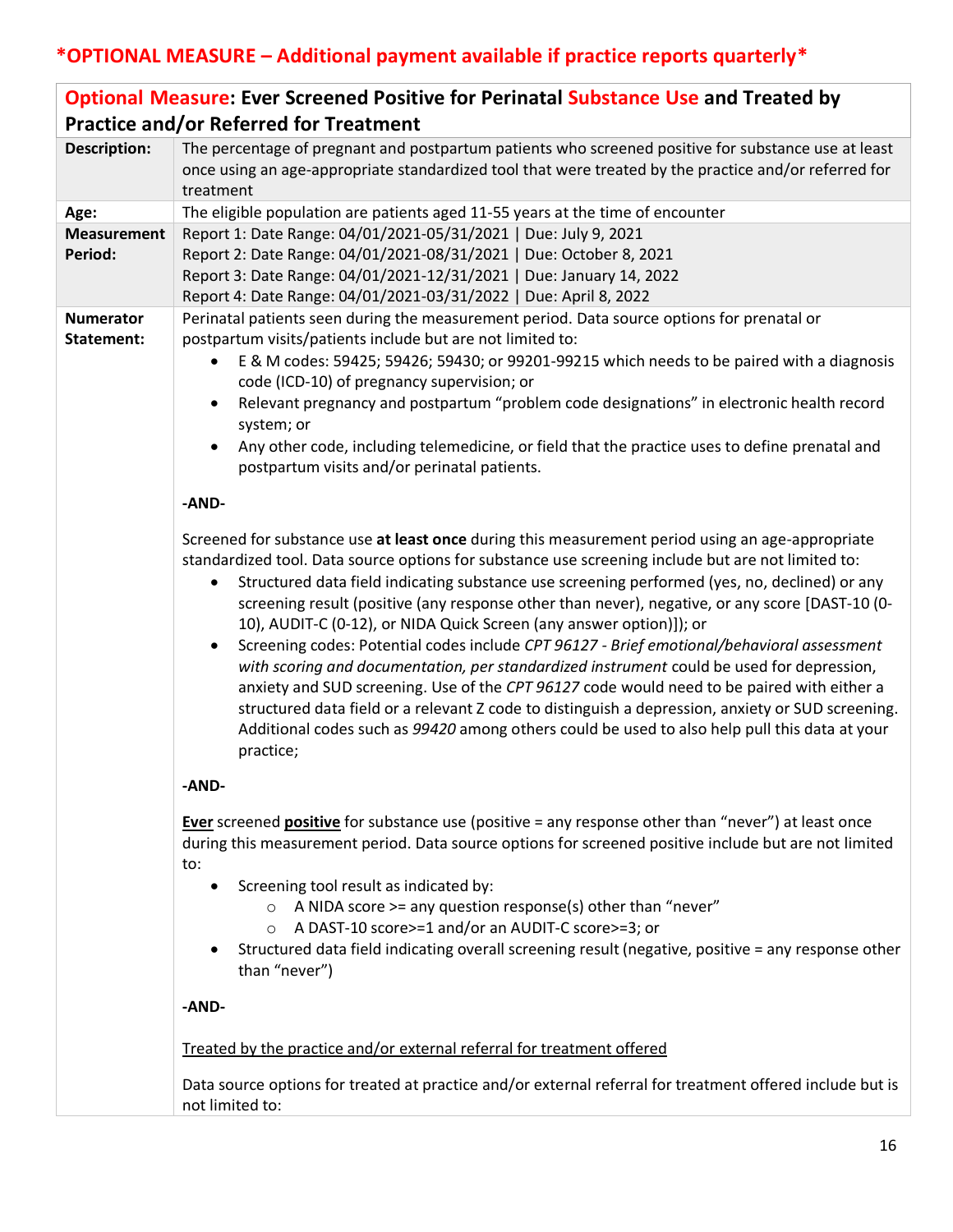|                                  | Structured data field indicating treatment at practice provided (yes, no) or any relevant<br>behavioral health codes, telemedicine codes, or documentation for relevant services,<br>treatments, or prescriptions provided by the practice. Treatment at practice can include<br>internal referrals to integrated behavioral health staff/services and/or any behavioral health<br>treatment/prescriptions offered by the practice in response to positive screen<br>Structured data field indicating an external referral for treatment was offered (yes, no, not<br>applicable - [already in treatment]). Practices are also encouraged to specify the external<br>referral type offered based on the below categories, which is based on level of care:<br><b>Outpatient services</b><br>$\circ$<br>Intensive Outpatient Program (IOP)/Partial Hospitalization Program (PHP)<br>$\circ$<br>Induction on to MAT (Medication Assisted Treatment (i.e., buprenorphine, methadone)<br>$\circ$<br>Residential/Inpatient services<br>$\circ$<br>Stratification by Zip Code: List of zip codes for perinatal patients during the Project Report |
|----------------------------------|---------------------------------------------------------------------------------------------------------------------------------------------------------------------------------------------------------------------------------------------------------------------------------------------------------------------------------------------------------------------------------------------------------------------------------------------------------------------------------------------------------------------------------------------------------------------------------------------------------------------------------------------------------------------------------------------------------------------------------------------------------------------------------------------------------------------------------------------------------------------------------------------------------------------------------------------------------------------------------------------------------------------------------------------------------------------------------------------------------------------------------------------|
|                                  | Measurement Period -AND- were screened for substance use disorder at least once during this<br>measurement period.                                                                                                                                                                                                                                                                                                                                                                                                                                                                                                                                                                                                                                                                                                                                                                                                                                                                                                                                                                                                                          |
| <b>Denominator</b><br>Statement: | Perinatal patients seen during the measurement period. Data source options for prenatal or<br>postpartum visits/patients include but are not limited to:<br>E & M codes: 59425; 59426; 59430; or 99201-99215 which needs to be paired with a diagnosis<br>$\bullet$<br>code (ICD-10) of pregnancy supervision; or<br>Relevant pregnancy and postpartum "problem code designations" in electronic health record<br>system; or<br>Any other code, including telemedicine, or field that the practice uses to define prenatal and<br>postpartum visits and/or perinatal patients.                                                                                                                                                                                                                                                                                                                                                                                                                                                                                                                                                              |
|                                  | -AND-                                                                                                                                                                                                                                                                                                                                                                                                                                                                                                                                                                                                                                                                                                                                                                                                                                                                                                                                                                                                                                                                                                                                       |
|                                  | Screened for substance use at least once during this measurement period using an age-appropriate<br>standardized tool. Data source options for substance use screening include but are not limited to:<br>Structured data field indicating substance use screening performed (yes, no, declined) or any<br>screening result (positive (any response other than never), negative, or any score [DAST-10 (0-<br>10), AUDIT-C (0-12), or NIDA Quick Screen (any answer option)]); or<br>Screening codes: Potential codes include CPT 96127 - Brief emotional/behavioral assessment<br>with scoring and documentation, per standardized instrument could be used for depression,<br>anxiety and SUD screening. Use of the CPT 96127 code would need to be paired with either a<br>structured data field or a relevant Z code to distinguish a depression, anxiety or SUD screening.<br>Additional codes such as 99420 among others could be used to also help pull this data at your<br>practice;                                                                                                                                               |
|                                  | -AND-                                                                                                                                                                                                                                                                                                                                                                                                                                                                                                                                                                                                                                                                                                                                                                                                                                                                                                                                                                                                                                                                                                                                       |
|                                  | <b>Ever</b> screened <b>positive</b> for substance use (positive = any response other than "never");<br>Data source options for screened positive include but are not limited to:<br>Screening tool result as indicated by:<br>$\bullet$<br>$\circ$ A NIDA score = any question response(s) other than "never"<br>○ A DAST-10 score>=1 and/or an AUDIT-C score>=3; or<br>Structured data field indicating overall screening result (negative, positive = any response other<br>than "never")                                                                                                                                                                                                                                                                                                                                                                                                                                                                                                                                                                                                                                                |
| <b>Exclusions:</b>               | Perinatal patients who are not screened or decline screening or who are screened and screen negative<br>are not counted in the numerator or denominator for this measure.                                                                                                                                                                                                                                                                                                                                                                                                                                                                                                                                                                                                                                                                                                                                                                                                                                                                                                                                                                   |